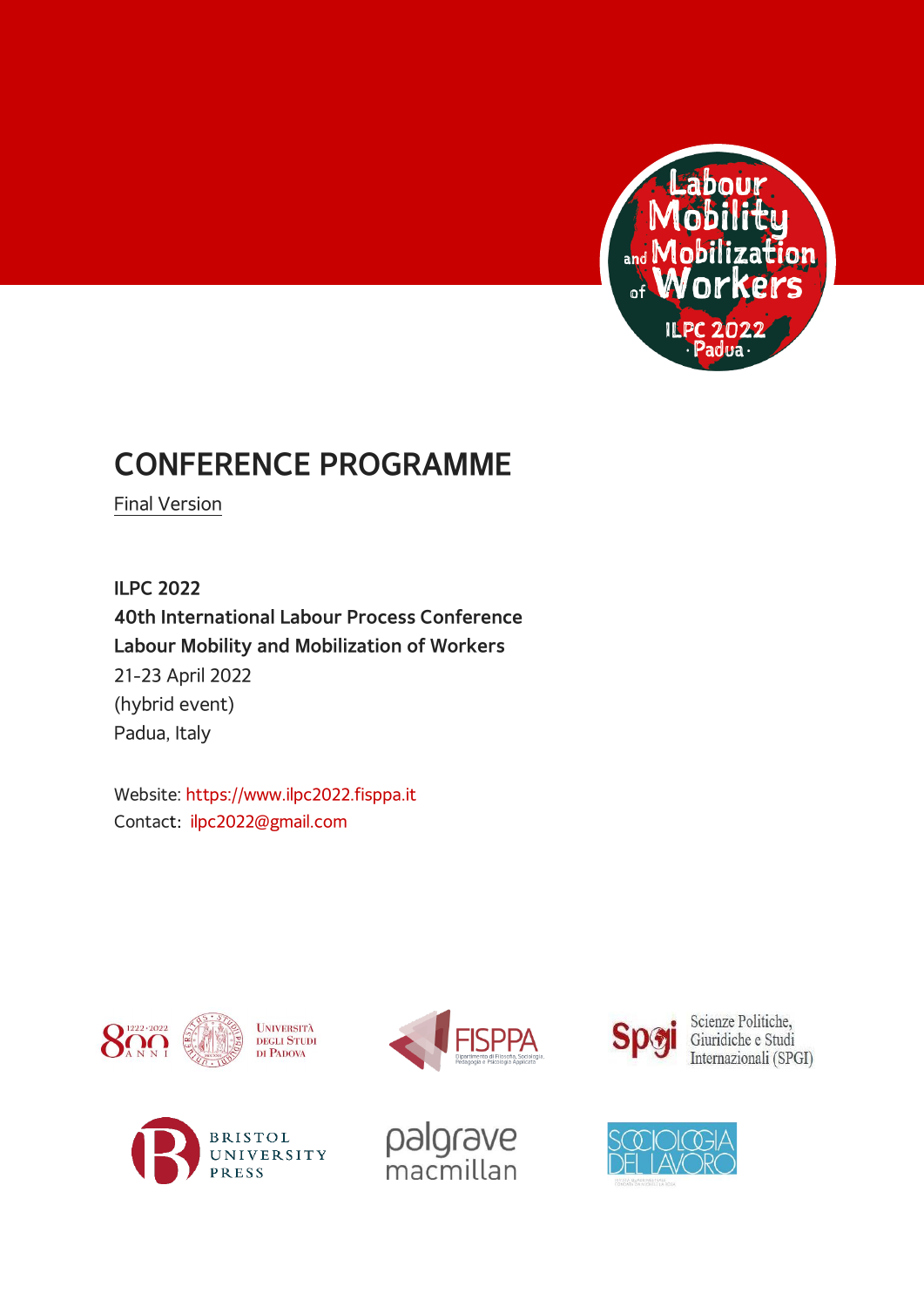

### **THE 2022 LOCAL ORGANIZING TEAM**

Francesco Bagnardi · Luca Basso · Francesco Campolongo Maria Dodaro · Olena Fedyuk · Costanza Galanti - Roberto Paolo Graziano Francesco E. Iannuzzi · Floriano Milesi · Valeria Piro · Anne-Iris Romens Devi Sacchetto · Angela Toffanin · Francesca Alice Vianello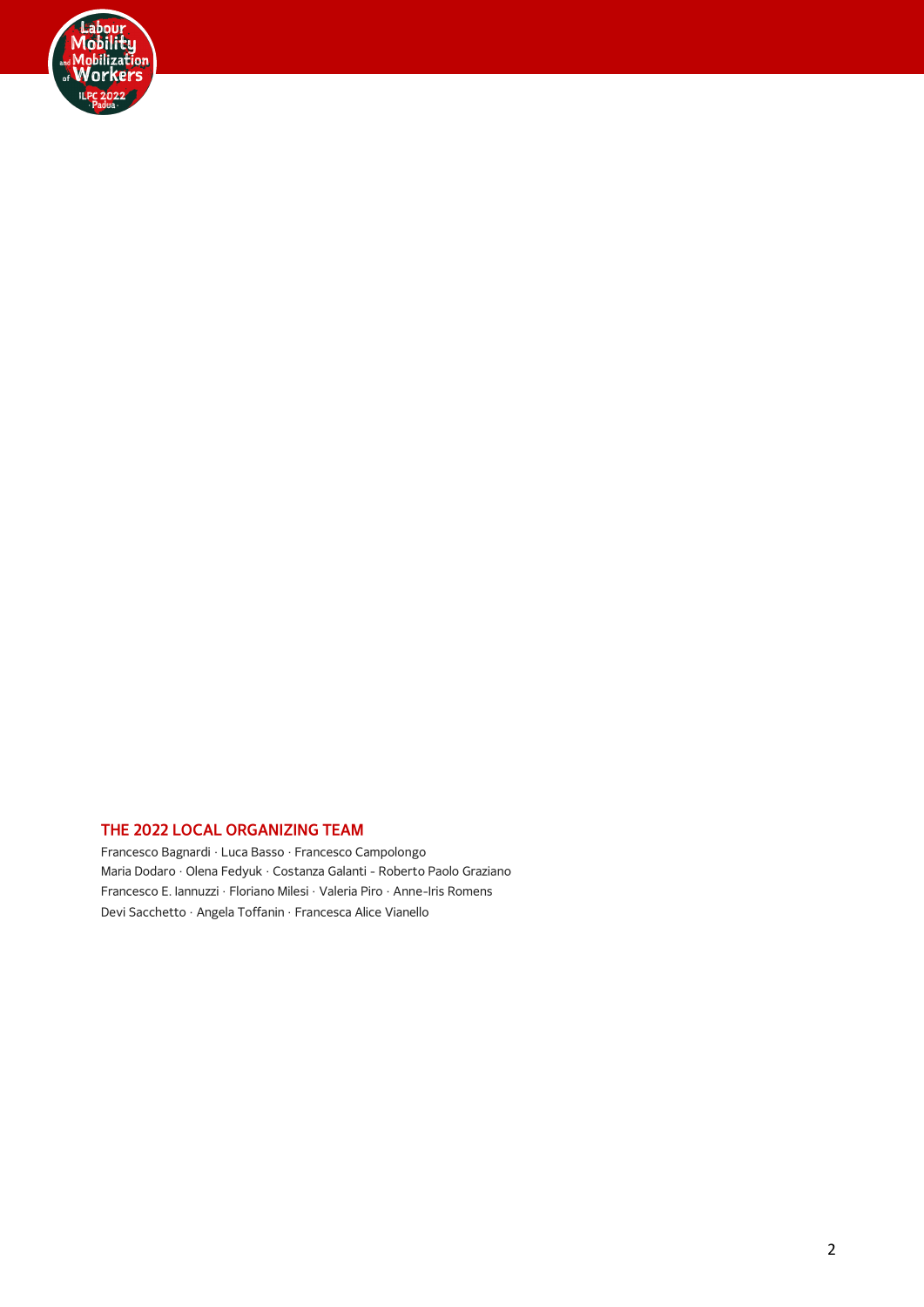

# **OUTLINE**

| PRE-CONFERENCE Wednesday, 20 April                                                                     |                |
|--------------------------------------------------------------------------------------------------------|----------------|
| Thursday, 21 April                                                                                     | $\overline{4}$ |
| <b>Parallel Sessions Slot 1</b>                                                                        | 4              |
| <b>Opening Plenary Session</b>                                                                         | 5              |
| <b>Parallel Sessions Slot 2</b>                                                                        | 5              |
| <b>Parallel Sessions Slot 3</b>                                                                        | 10             |
| Welcome Refreshment (with food and beverage) and presentation of<br>Work in the Global Economy Journal | 13             |
| Friday, 22 April                                                                                       | 14             |
| Parallel Sessions Slot 4                                                                               | 14             |
| <b>Parallel Sessions Slot 5</b>                                                                        | 18             |
| Parallel Sessions Slot 6                                                                               | 23             |
| Parallel Sessions Slot 7                                                                               | 27             |
| Social Dinner and Live Music                                                                           | 31             |
| Saturday, 23 April                                                                                     | 31             |
| <b>Parallel Sessions Slot 8</b>                                                                        | 31             |
| <b>Closing Plenary Session</b>                                                                         | 35             |
| Conference Venues · Map                                                                                | 36             |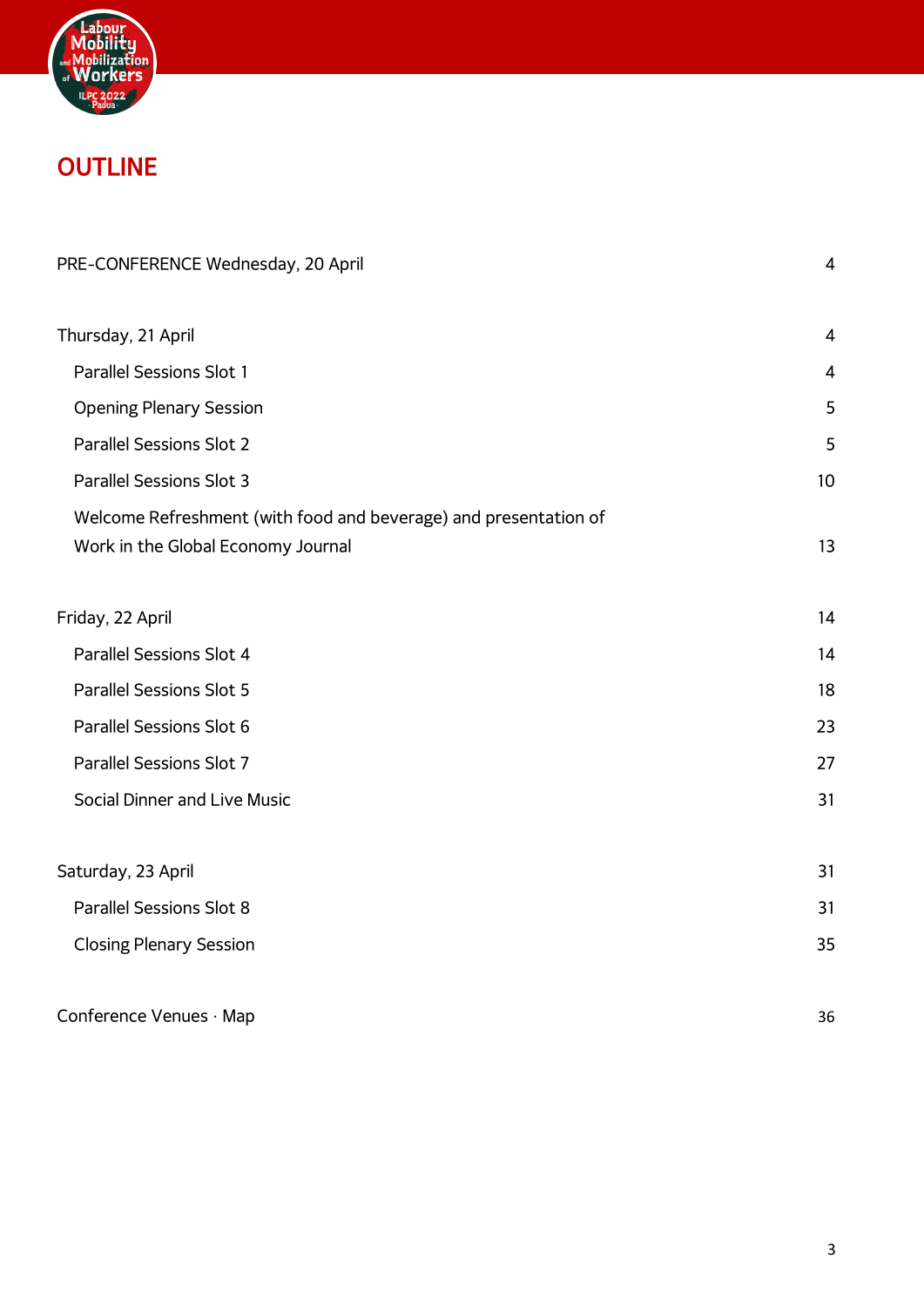

## <span id="page-3-0"></span>PRE-CONFERENCE Wednesday, 20 April

| $15:00 -$ | Registration                                                  |
|-----------|---------------------------------------------------------------|
| 18:30     | Palazzo della Salute (Via San Francesco 90)                   |
| $16:00 -$ | <b>PhD Seminar</b>                                            |
| 18:00     | Room: Elettra 1 - Palazzo della Salute (Via San Francesco 90) |
| $20:00 -$ | <b>Ph.D Students Social Dinner</b>                            |
| 23:00     | Marechiaro Restaurant (Via Daniele Manin 37)                  |

## <span id="page-3-1"></span>Thursday, 21 April

| $08:00 -$ | Registration                                |
|-----------|---------------------------------------------|
| 20:00     | Palazzo della Salute (Via San Francesco 90) |

## <span id="page-3-2"></span>**Parallel Sessions Slot 1**

- 08:45 10:15 **Session: Special Stream 1.1 - Mediating migrant labour: Labour intermediaries, insecure work and social reproduction in the EU and beyond**
	- Room: B Wollemborg Palace (Via del Santo 26) Chair/s: Hannah Schling

**Filipino migrant workers in Malaysia: Trajectories of undocumented labour** Jonathan Winterton, Lizel Nacua

**The Good, The Bad & The Women: A gendered analysis of European labour migration regimes in the Fish-processing sector, Scotland.** Paula Duffy

**(Undesirable) migrant labour brokers - a criminological insight into the 'black box' of economic immigration to Poland** Monika Szulecka

- $08:45 -$ **Session: Special stream 2.1 - Labour conflict, forms of organization and class**
- 10:15 Room: Elettra 1 - Palazzo della Salute (Via San Francesco 90) Chair/s: Jenny Chan

**Resistance as a continuum. Forms of resistance in the workplace and on the streets in contemporary Chile.** Gabriela Julio Medel

**Seeking for class: survival, moral economy and collective struggle among Tanzanian informal economy workers** Ilona Steiler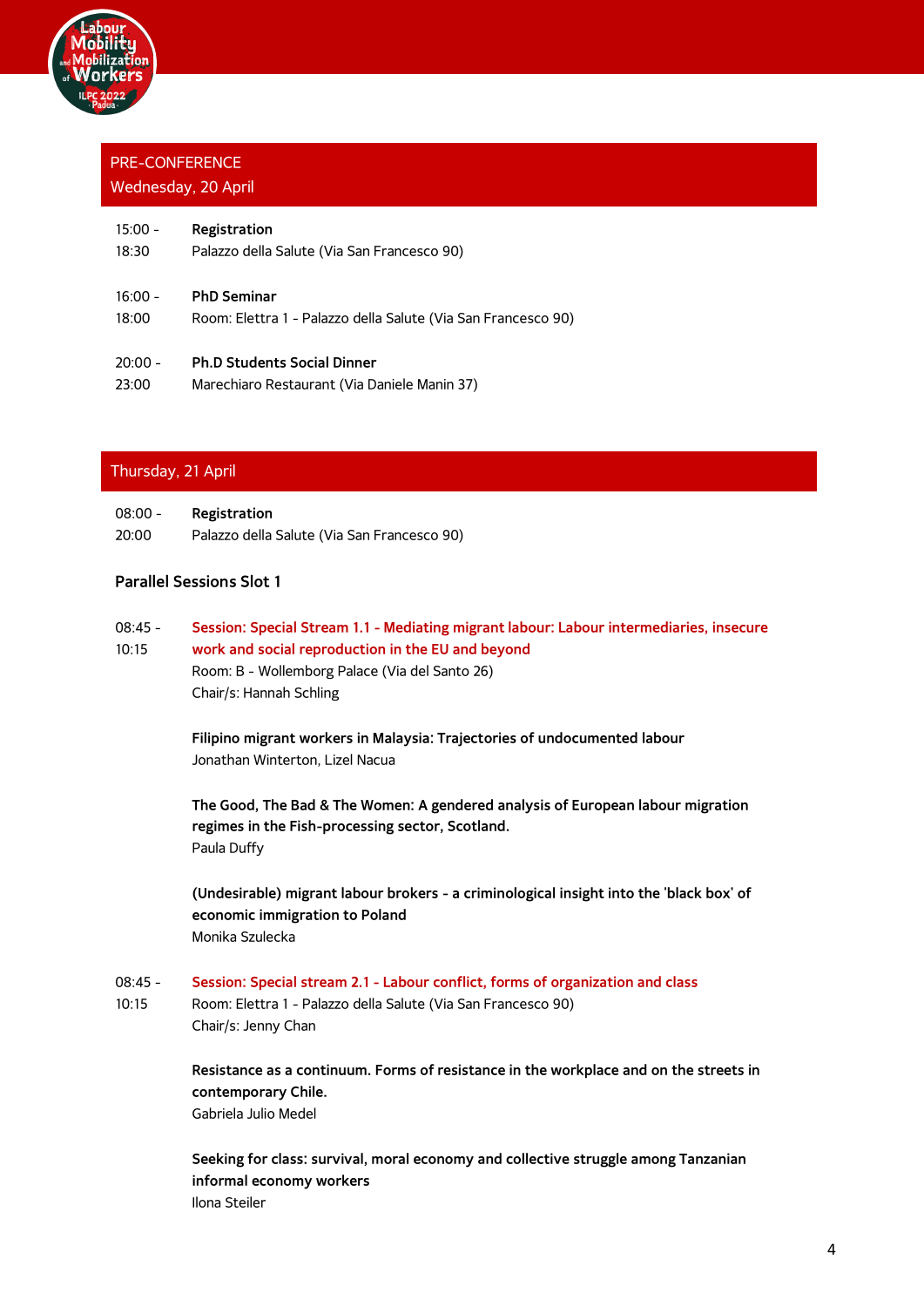

## **Algorithmc Subjectivites and the Urban as a Battlefield** Maurilio Pirone, Mattia Frapporti, Niccolò Cuppini

#### 08:45 - **Session: Ecology and Work 1**

10:15 Room: Argo - Palazzo della Salute (Via San Francesco 90) Chair/s: Emanuele Leonardi

## **The Workplace Change Agenda at the Intersection of Decarbonisation, Covid Recovery and Digitalisation: Exploring Cross-national Responses**

Michael Brookes, Elena Shulzhenko, Ian Roper, Uracha Chatrakul Na Ayudhya, Rea Prouska

**Workers, trade unions and climate change: an (ambivalent) representational gap in the UK** Vera Trappmann, Jo Cutter

**The ecological transition in industrial workplaces: the representations of workers, technicians, engineers** Domenico Perrotta

#### 08:45 - **Session: Labour market 1**

10:15 Room: Comune - Wollemborg Palace (Via del Santo 26) Chair/s: Jörg Flecker

> **Effect of Deagrarianization at the household level on the scale and nature of Female WorkForce Participation in rural India** Sapna Goel

**COVID-19 pandemic in Ireland and the gendered division of labour: the impact of policies on female employment and unpaid work.**

Alicja Bobek, Sara Clavero, Yvonne Galligan, Sylvia Gavigan, Mark Ryan

**Invisible Processes at the Nursery: Changing Dynamics of Work in Turkey under Covid-19** Öykü Şafak-Çubukçu

#### $08.45 -$ **Session: Precarity, identity and labour process 1**

10:15 Room: Elettra 2 - Palazzo della Salute (Via San Francesco 90) Chair/s: Arianna Tassinari

> **Post-redundancy Transitions and Sustainable Working Lives** Robert MacKenzie, Chris McLachlan, Roland Ahlstrand, Alexis Rydell, Jennifer Hobbins, Mark Stuart, Martin O'Brien

**Is 'extreme' the new normal? The changing nature of supermarket work during COVID-19 pandemic**

Safak Tartanoglu Bennett, Scott Tindal, Alexandra Stroleny, Minjie Cai

**Visibly invisible: invisibility dynamics and disputes over the visibility of Chambermaids in Spain**

Alan Valenzuela, Ana Galvez, Verna Alcalde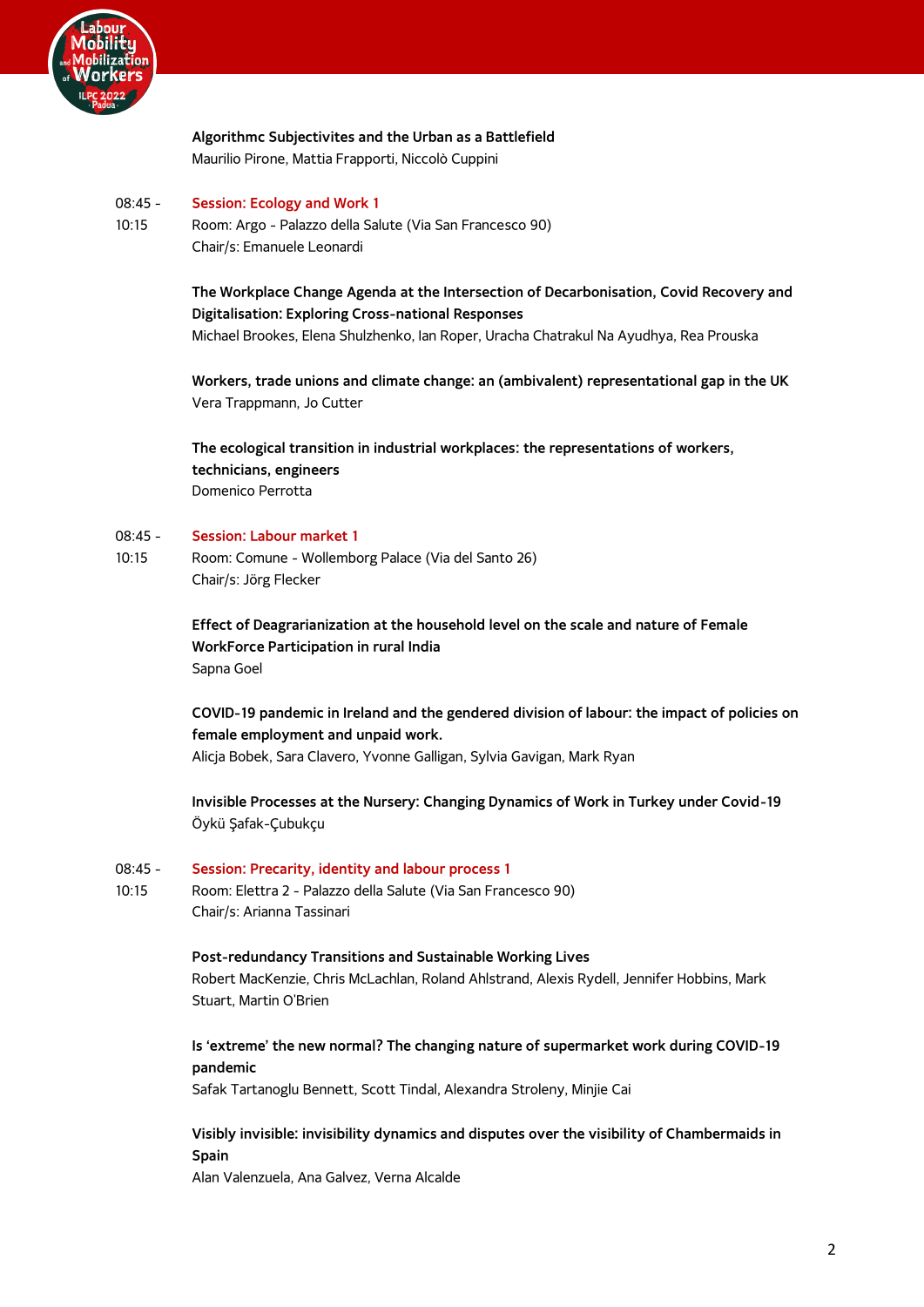

#### 08:45 - **Session: Labour migration 1**

10:15 Room: Lab Table - Palazzo della Salute (Via San Francesco 90) Chair/s: Sonila Danaj

> **Constructing a transnational care bricolage: childcare arrangements of Chinese migrant families in Italy** Ru Gao

**Impact of Migration on Women Workers in Printing Industry of Rajasthan** Chaitanya Khandelwal

**Labour market attachment among descendants of labour migrants in Norway** Jorunn Kaasa

#### 08:45 - **Session: Value and Labour Process Theory 1**

10:15 Room: Lab Lim - Palazzo della Salute (Via San Francesco 90) Chair/s: Lisa Dorigatti

> **Contradictions in the Software Labour Process** Ian Hill

**Strategies of Real Subsumption and their Limits at Amazon** Georg Barthel

**Theorizing the Gig Economy - A Systematic Review of Literature** Prakriti Dasgupta, Ronan Carbery, Anthony McDonnell, Stefan Jooss

#### 08:45 - **Session: Labour and Technology 1**

10:15 Room: Giulio Regeni - De Claricini Palace (Via Cesarotti 12) Chair/s: Donna Baines

> **Digitalisation of the Norwegian Child Welfare Services -a qualitative study based on policy documents and individual interviews.** Minela Kvakic, Heidi Aarum Hansen, Mona Jerndahl Fineide

**Towards the digital-lean factory? Work intensification, control and 'employee empowerment' in eight Italian automotive plants** Angelo Moro, Maria Enrica Virgillito

**Different pathways of software development in the energy sector and their impact on work and organization**

Johannes Sonnenholzner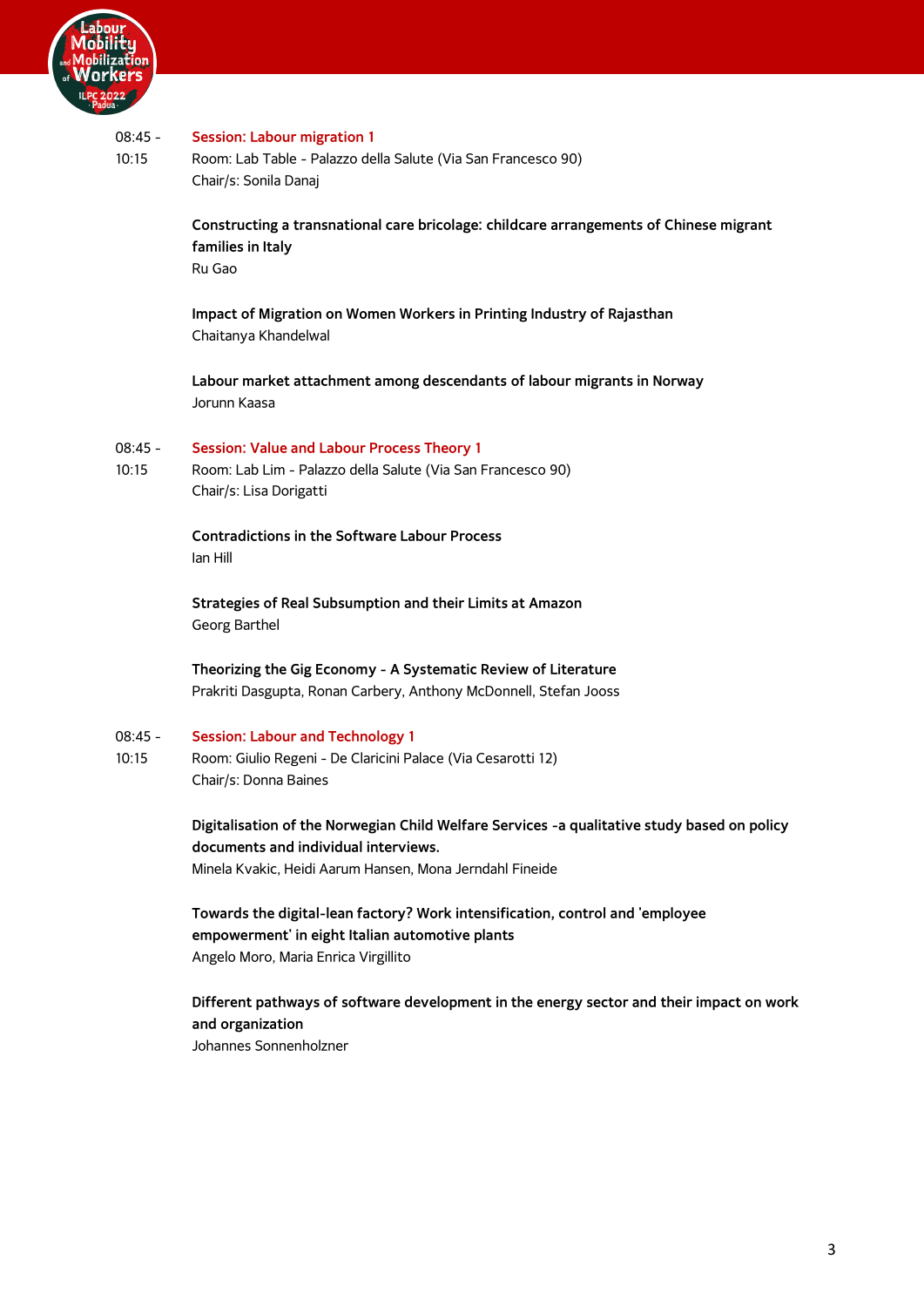

#### 08:45 - **Session: Mobilization of Workers 1**

10:15 Room: B2 – Ca' Borin Palace (Via del Santo 22) Chair/s: Irena Grugulis

> **Producer Democracy or New Managerial Class Interests of Tech Workers? Strategic Projects of Technical Design as Class Movements of IT-Professionals** Felix Gnisa

**Resistance, the Transformation of School Teachers' Work and Performance Management Reforms: A Labour Process Perspective** Sophie Morrell

**Labour processes and worker's politics in contemporary Bollywood** Priyanka Das

#### 08:45 - **Session: Labour composition 1**

10:15 Room: Valeria Solesin - De Claricini Palace (Via Cesarotti 12) Chair/s: Patrizia Zanoni

> **Fieldnotes from an apprentice butler: a window into the hidden labour of elite distinction** Bryan Boyle

**Gender compromise: men doing gender-atypical jobs in a Chinese mine in Papua New Guinea** I-Chang Kuo

**Nannying through Covid-19: professionalisation, polarisation and divergent collective strategies** Kate Hardy, Katie Cruz, Xanthe Whittaker

#### 08:45 - **Session: Precarity, identity and labour process 2**

10:15 Room: Seminar 1 - De Claricini Palace (Via Cesarotti 12) Chair/s: Matt Vidal

> **Re/productive multidimensionality of precarity: a comparative analysis of farmworkers and Amazon workers'mobilizations in pandemic Italy** Federica Guardigli, Irina Aguiari

**Precarious work among higher educated** Niels Warring

**Work in call centres: organization and conditions of immaterial labour** João Gabriel Tury, Flávia Ribeiro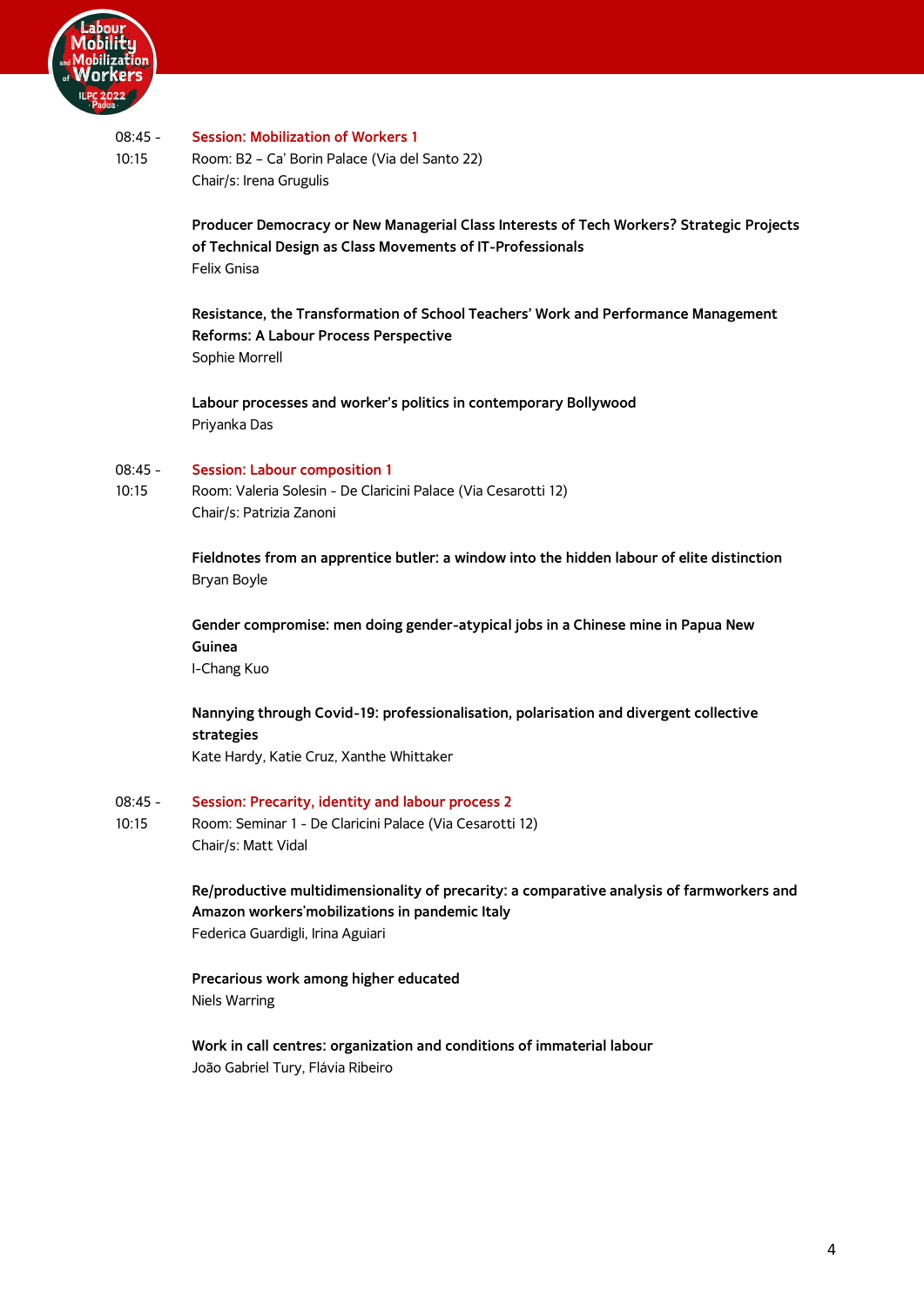

#### 08:45 - **Session: New Employment Relations**

10:15 Room: B1 – Ca' Borin Palace (Via del Santo 22) Chair/s: Beltran Roca

> **The Crisis of Labour-Property Relationships, the End of an Era from the Black Death to COVID-19** Joern Janssen

> **Renewing theories of workers' collective action in the gig and precarious world of work** Maurizio Atzeni, Lorenzo Cini

**Uberization, Public Space and Stakeholders: Towards a new Configuration of Employment and Labour Relations in Territories?** Donna Kesselman, Christian Azaïs

#### **10:15 - Coffee break**

**11:00 Palazzo della Salute (Via San Francesco 90)**

#### 11:00 - **Opening Plenary Session**

13:00 Room: Lecture Hall - Bo Palace (Via VIII Febbraio 2)

### <span id="page-7-0"></span>Welcome

**Antonio Parbonetti**, Vice Rector of University of Padua **Egidio Robusto**, Director of Department of Philosophy, Sociology, Education and Applied Psychology, University of Padua

### Invited speakers

**Pun Ngai** (University of Lingnan), Contextualizing infrastructural capitalism through the Chinese high-speed rail's double logic and class conflicts

**Ruth Milkman** (CUNY Graduate Center and CUNY School of Labor and Urban Studies), Beyond Trump: immigrants and labor organizing in the 21st century U.S.

Chair: **Ferruccio Gambino** (University of Padua)

#### **13:00 - Lunch Break - Palazzo della Salute (Via San Francesco 90)**

**14:15**

## <span id="page-7-1"></span>**Parallel Sessions Slot 2**

14:15 - **Session: Special stream 1.2 -Mediating migrant labour: Labour intermediaries, insecure work** 

### 16:15 **and social reproduction in the EU and beyond** Room: B - Wollemborg Palace (Via del Santo 26) Chair/s: Hannah Schling

**Temporary work agencies as corridors of mobility and manufacturers of workers' consent** Olena Fedyuk, Tibor Meszmann

**Migration infrastructures. The role of Temporary Work Agencies in the Western Europe** Andrea Abbati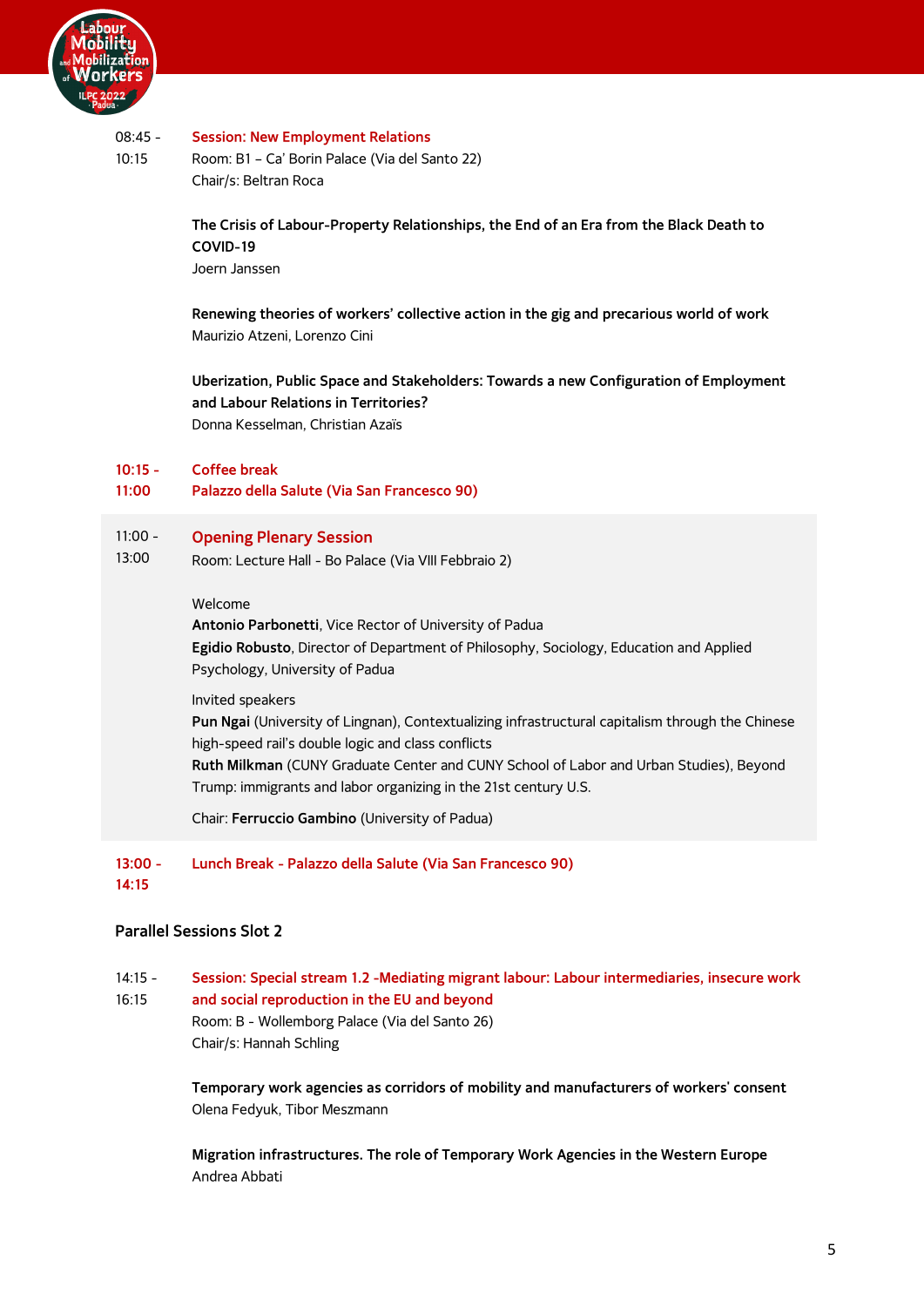

**Making Labour Available for (Super-)Exploitation: Infrastructures of Migrant Work in the German Construction Industry** Celia Bouali

**Translocal migrant brokers in the Thai-Swedish wild berry industry: Moral economies and labor intermediaries** Peter van Eerbeek, Charlotta Hedberg

- 14:15 **Session: Special stream 2.2 - Labour conflict, forms of organization and class**
- 16:15 Room: Elettra 1 - Palazzo della Salute (Via San Francesco 90) Chair/s: Maurizio Atzeni

**The Language of Solidarity: Translations, Lingua Franca and Humour in the Organizing Processes of Multi-Ethnic Migrant Workers** Gabriella Cioce, Marek Korczynski, Davide Però

**From Shop Floor to the Global Union: Alternative and Institutionalized Practices in the Building of Unions' International Power** Julia Soul

**Class Consciousness of precarious workers. A comparative study of food couriers in Germany and the UK** Alexandra Seehaus

**Between criticism, collaboration, and competition: The place of unionism in the mobilisation of room attendants in Spain** Verna Alcalde González, Ana Gálvez Mozo, Alan Valenzuela Bustos

14:15 - 16:15 **Session: Special stream 3.1 - The digitalisation of work, the gig economy and migrant labour** Room: B1 – Ca' Borin Palace (Via del Santo 22) Chair/s: Nicola Montagna

> **Programmed Obsolescence, or Fungibility by Design? Unpacking Design Objectives in the Platform Conjuncture: Evidence from Connected Worker Platforms** Abigail Gilbert

**The digital transformation of air traffic management (ATM)** Huw Thomas, Peter Turnbull, Geraint Harvey

**Why most occupations won't be 'Uberized'** Dario Azzellini, Ian Greer, Charles Umney

#### 14:15 - **Session: Ecology and Work 2**

16:15 Room: Argo - Palazzo della Salute (Via San Francesco 90) Chair/s: Adrian Smith

> **Just-in-Time Transition? Industrial Sustainability, Decent Work and the Production of Climatic Precarity in the Cambodian Garment Industry** Laurie Parsons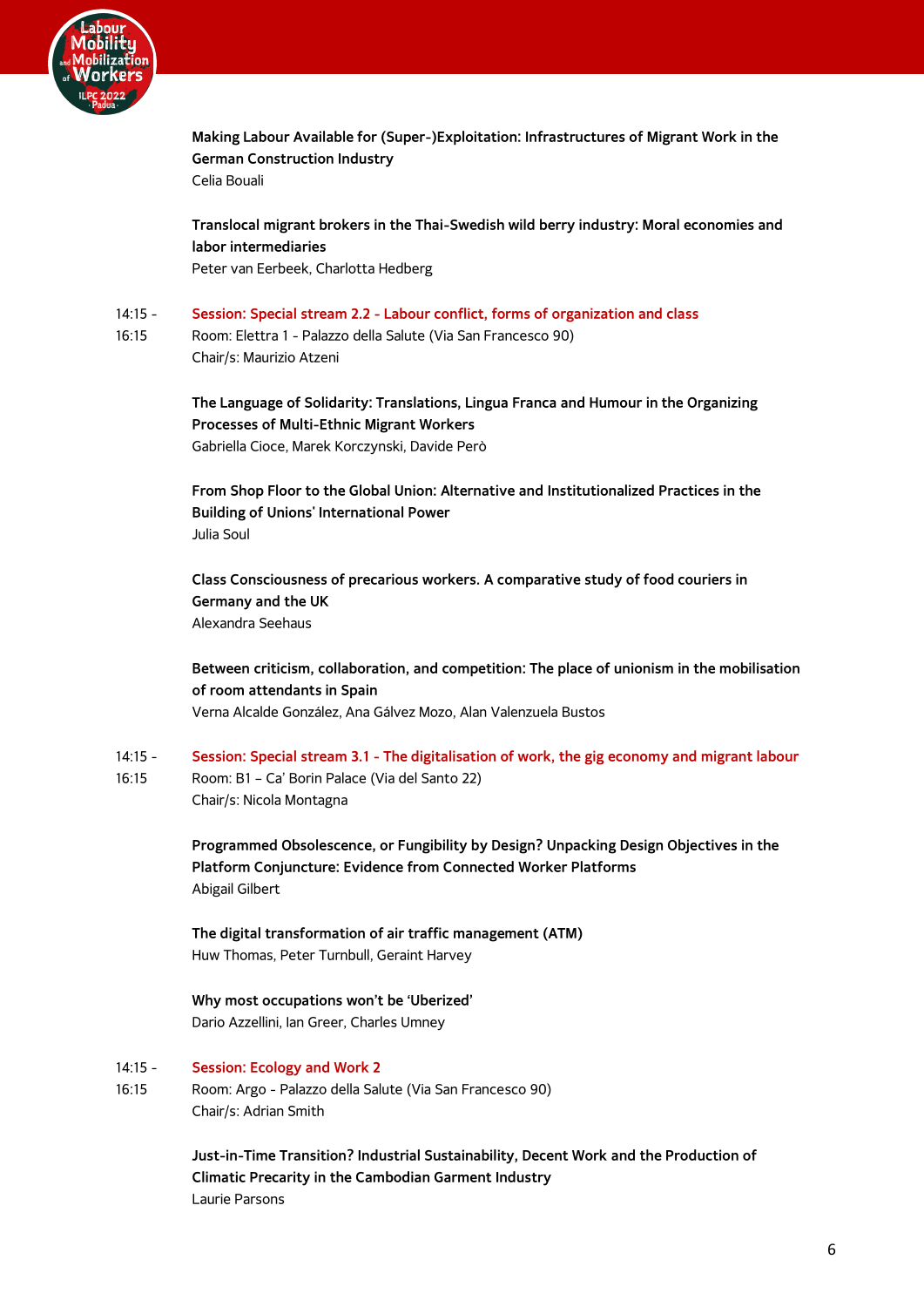

**'Hazelnuts Govern Us': Climate Crisis and Changes on the Hazelnut Production in Turkey** Emine Erdogan

**Achieving a zero-carbon built environment: differing approaches to labour, stakeholder alliances and VET models** Linda Clarke, Melahat Sahin-Dikmen

#### 14:15 - **Session: Labour market 2**

16:15 Room: B2 - Ca' Borin Palace (Via del Santo 22) Chair/s: Anna Carreri

> **Flexibilisation policies and labour market structures in France** Lucile Franchet

**"Marienthal reversed" – the effects of a job guarantee in an Austrian town** Jörg Flecker, Quinz Hannah

**The consequences of labour market exclusion for youth in Europe.** Sonia Bertolini, Marge Unt, Vasiliki Deligianni-Kouimtzi

**Labor Market Structure and the Effects of Immigration on Poverty in 24 Upper- and Middle-Income Nations** Allen Hyde, Amie Bostic, Todd Vachon

#### 14:15 - **Session: Labour and Social Reproduction**

16:15 Room: Seminar 1 - De Claricini Palace (Via Cesarotti 12) Chair/s: Kristin Alsos

> **The process of social reproduction of migrant workers in Youth and Adult Education, in Florianópolis, Brazil** Célia Vendramini

**At the boundary between production and reproduction. Investigation on social work in the Bologna area** Luca Villaggi

**Neither here nor there: experiences of discontinuity in women's circular labour migrations** Marija Saric, Valerija Barada

**Integration or exploitation? The case of work integration programs for refugees in northern Italy**

Noemi Martorano

#### 14:15 - **Session: Labour migration 2**

16:15 Room: Elettra 2 - Palazzo della Salute (Via San Francesco 90) Chair/s: Sonila Danaj

> **Mobile Workers and Modern Slavery Mitigation: A Construction Industry Case Study** Chris Pesterfield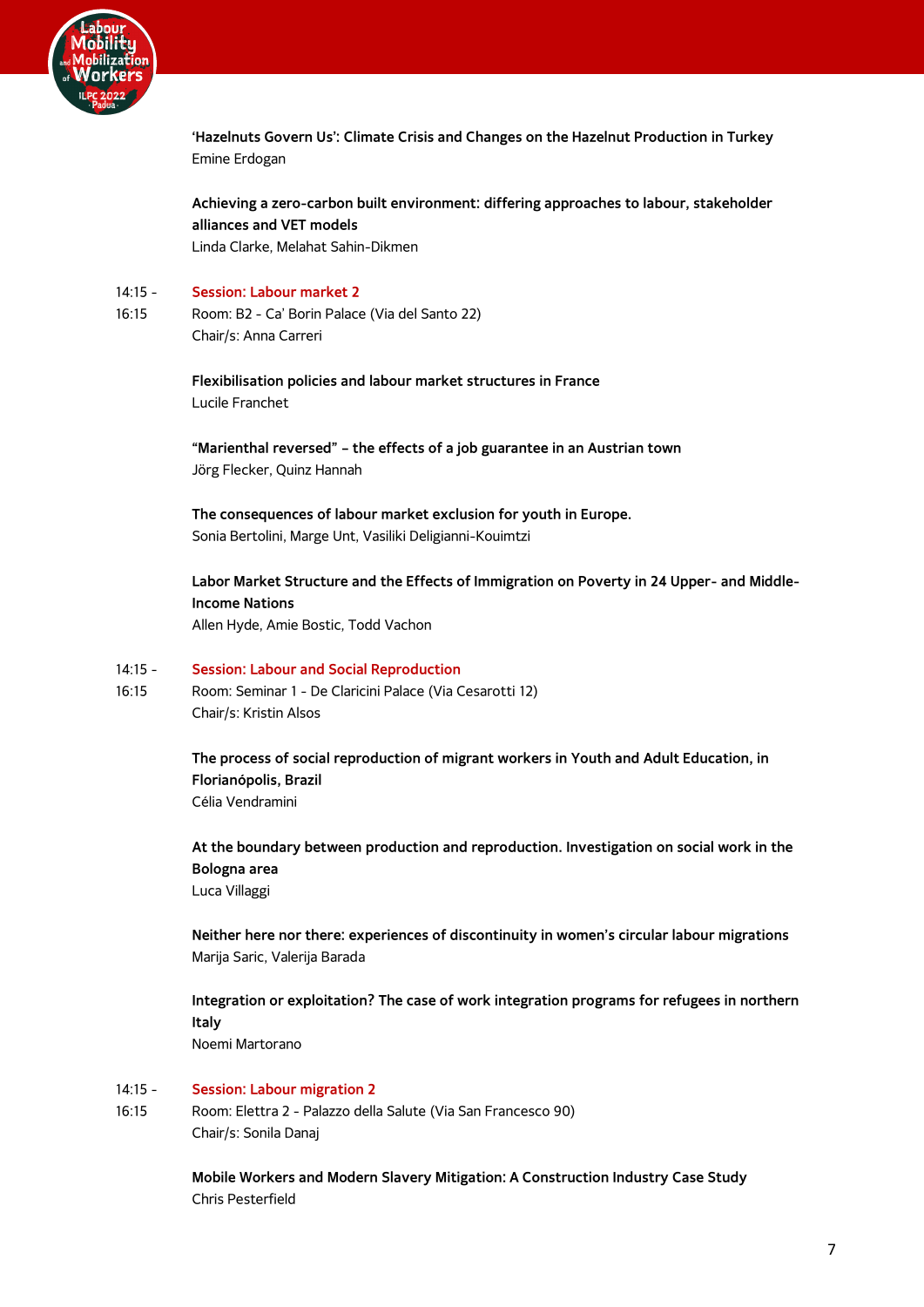

**Migrant labour and just-in-time retail chains' requirements: A qualitative research on the bagged salad commodity system in Northern Italy** Martina Lo Cascio, Domenico Perrotta

## **Labour mobility of Argentinean software and IT service workers: the search for autonomy and income stability** Natalia Berti, Carina Borrastero, Agustín Zanotti

**Embodying Development: Voice of Chinese Returnee Workers Building Infrastructure Projects in Africa** Meng Xing, Yu Zheng, Chris Smith

#### 14:15 – **Session: Work and Health**

16:15 Room: Lab Lim - Palazzo della Salute (Via San Francesco 90) Chair/s: Lorenzo Feltrin

> **Health, Job Precarity, Employment, Poverty, and Life Expectancy** Aviad Tur-Sinai, Daniel Gottlieb

**Precarious conditions and health of workers doing platform-mediated online work. A mixed methods analysis** Barbara Haas, Marcel Bilger, Maddalena Lamura, Dominik Klaus

**Work, illness, and mobility: a critical ecological approach** Fiorentina Longobardi

#### 14:15 - **Session: Changing Work and Platform Economy 1**

16:15 Room: Comune - Wollemborg Palace (Via del Santo 26) Chair/s: Claudio Morrison

## **Eigensinn in the market driven digital taylorismus –Modes of appropriation in the labor process of Amazon**

Hans-Christian Stephan, Felix Gnisa, Georg Barthel

**Old inequalities in new jobs: class and gender differences in platform work in Argentina** Mariana Fernandez Massi, Julieta Longo

**Work, Logistics and Monopoly Capital. An analysis of Amazon paradigm through the prism of labour process** Francesco Sabato Massimo

**Free to Enjoy a Precarious Ride - On Entrepreneurial Game Playing in the Platform-Based Food Delivery Sector** Floris de Krijger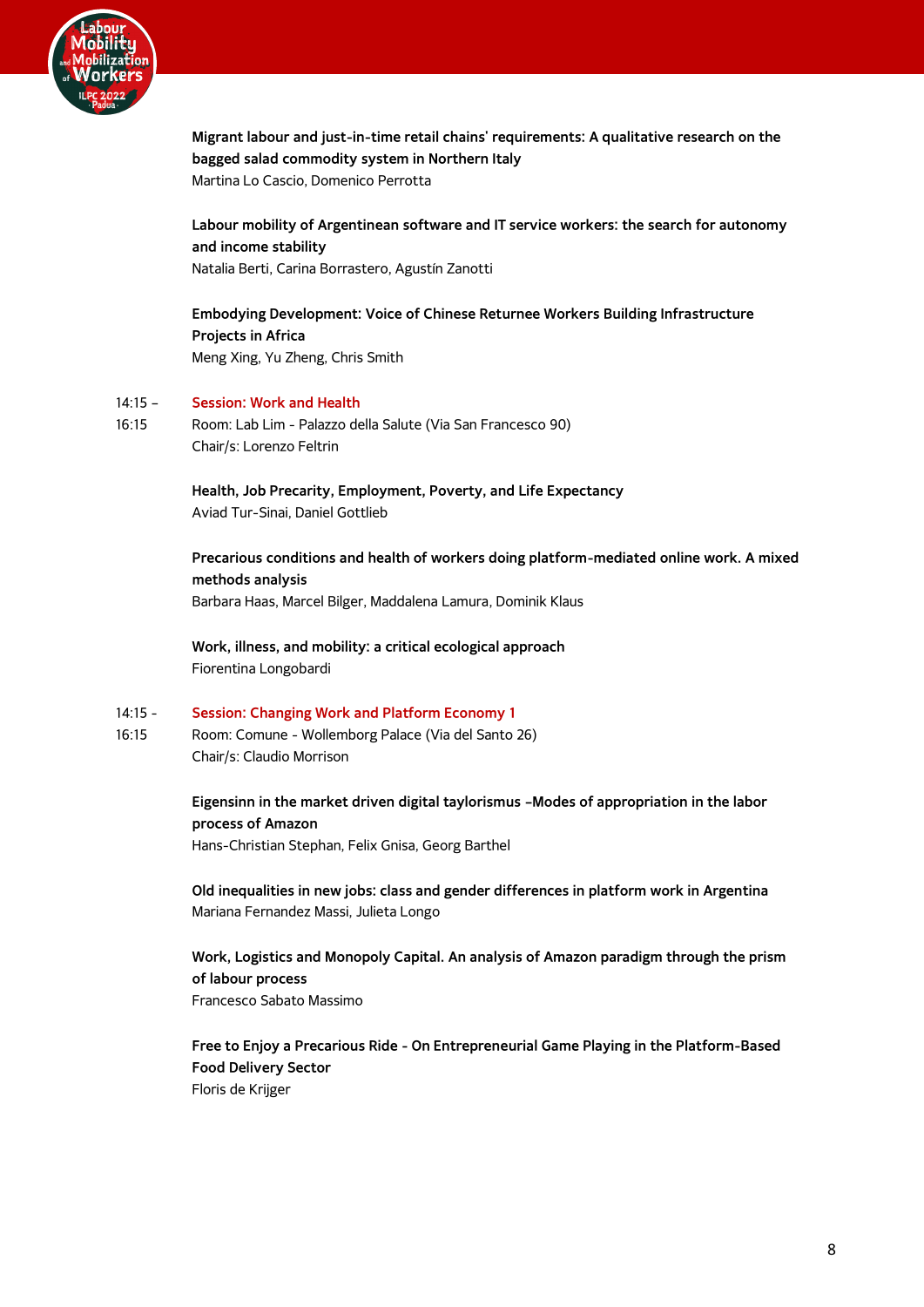

#### 14:15 - **Session: Changing Work and Platform Economy 2**

16:15 Room: Seminar 2 - De Claricini Palace (Via Cesarotti 12) Chair/s: Matt Vidal

> **Gig Economy, Space, and Economic Geography: A Bibliometric Analysis** Muhammad Yorga Permana

**How We Contracted Labour Inequality: Two Remedies for the Gig Economy** Todd Davies

**Open subsumptive processes and the production of subjectivities. Interpretative hypothesis on algorithmic management** Emiliana Armano, Marco Briziarelli, Elisabetta Risi

**Automation, Informal Labour and the Future of Work in India** Anita Hammer

#### 14:15 - **Session: Labour and Politics**

16:15 Room: Giulio Regeni - De Claricini Palace (Via Cesarotti 12) Chair/s: Vera Trappmann

> **COVID-19 and the Politics of Labour in Canada** Stephanie Ross, Larry Savage

**The Rise of Authoritarianism in 21st Century Africa and its Imminent Self-Destruction** Rwatirinda Mahembe

**In search of a Double Movement: The (Contested) Political Economy of Labour Regulation in Contemporary Britain** Ian Clark, Huw Fearnall-Williams, Richard Pickford

#### 14:15 - **Session: Labour composition 2**

16:15 Room: Valeria Solesin - De Claricini Palace (Via Cesarotti 12) Chair/s: Sian Moore

> **Post-diversity, precarious work for all: Un-bordering categories of socio-demographic difference in the Amazon warehouse** Patrizia Zanoni, Milosz Miszczynski

> **"This is what they believe we can do": Essentialism in the recruitment and selection of migrant women with tertiary education** Anne-Iris Romens

**Freedom of Fit: How Matching for Organisational Fit Reproduces Inequality in Hiring** Gerbrand Tholen

**The Global Meritocracy Mirage: Exploring the Inequality Regimes of Online Labor** Katarzyna Cieslik, Debangana Bose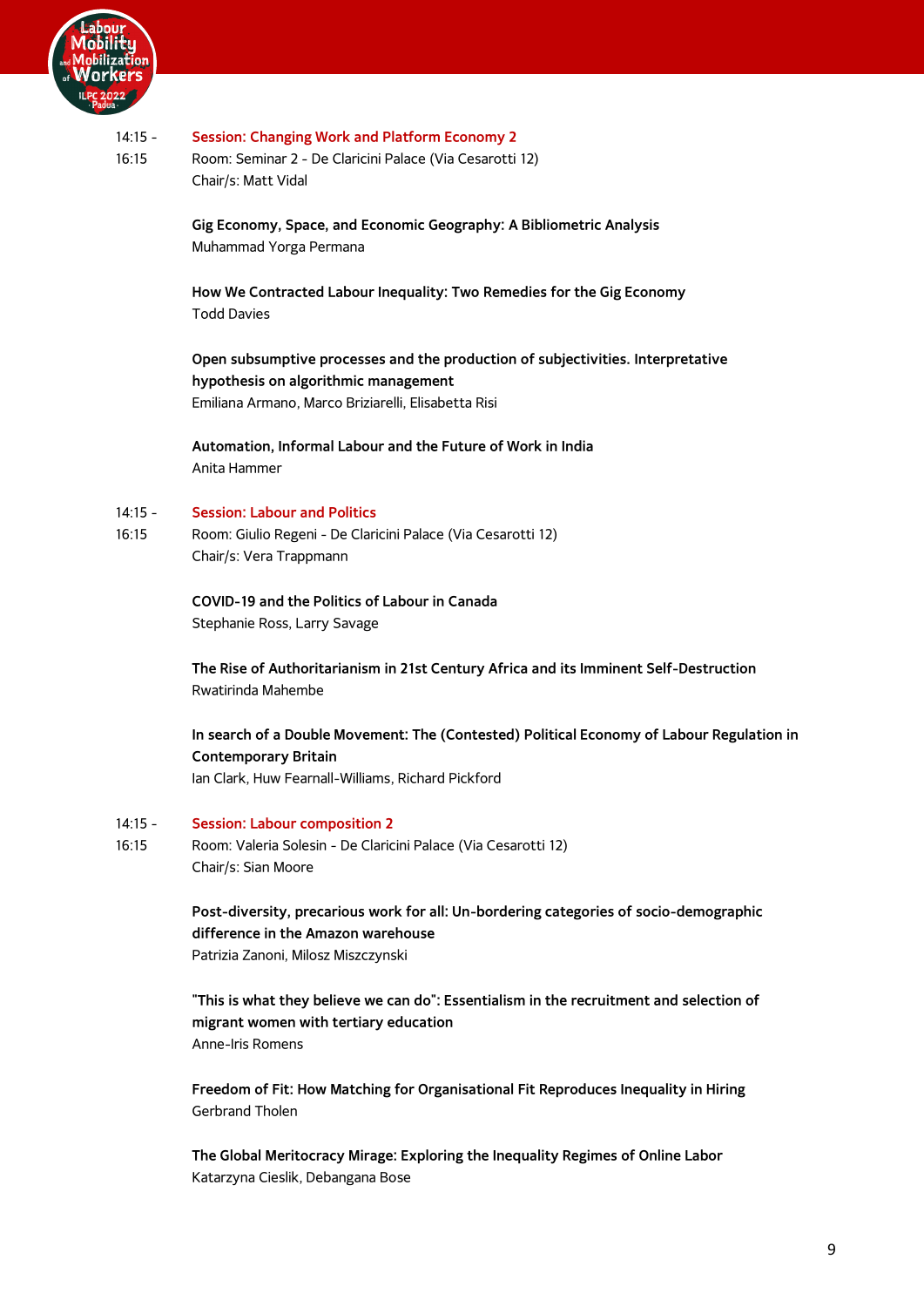

**16:15 - 17:00 Coffee break - Palazzo della Salute (Via San Francesco 90)**

## <span id="page-12-0"></span>**Parallel Sessions Slot 3**

- 17:00 **Session: Special stream 1.3 - Mediating migrant labour: Labour intermediaries, insecure**
- 18:30 **work and social reproduction in the EU and beyond** Room: B - Wollemborg Palace (Via del Santo 26) Chair/s: Hannah Schling

**The impact of Labour Market Intermediaries on Filipino migrant workers in Taiwan: migration infrastructure** Tingchien Chen, Daniel Schiller

**Intermediaries in intra-EU (education-to-) work transitions of (becoming) welfare professionals** Barbara Samaluk

**Labour market hierarchies between EU-West and EU-East migrants: Which role do intermediaries play for wages and occupational status?** Silvana Weiss, Janine Leschke, Elena Ressi

- 17:00 **Session: Special stream 2.3 - Labour conflict, forms of organization and class**
- 18:30 Room: Elettra 1 - Palazzo della Salute (Via San Francesco 90) Chair/s: Maurizio Atzeni

**Community unionism, bricolage and collective action. Spanish and Italian migrant workers in Berlin**

Beltrán Roca, Simone Castellani

**Workers' Support Centres in Quebec – Learning and "Forgetting" How to defend Agricultural Migrant Workers**

Manuel Salamanca Cardona

**Mutualism, class composition and the reshaping of worker organization in platform mediated work** Gabriella Alberti, Simon Joyce

- 17:00 **Session: Special stream 3.2 - The digitalisation of work, the gig economy and migrant labour**
- 18:30 Room: B1 - Ca' Borin Palace (Via del Santo 22) Chair/s: Nicola Montagna

**Locked in, Logged Out: Pandemic and Ride-hailing in Africa.** Mohammad Amir Anwar

**The Materiality of Digital Platforms: the Case of Uber in Portugal** Giorgio Pirina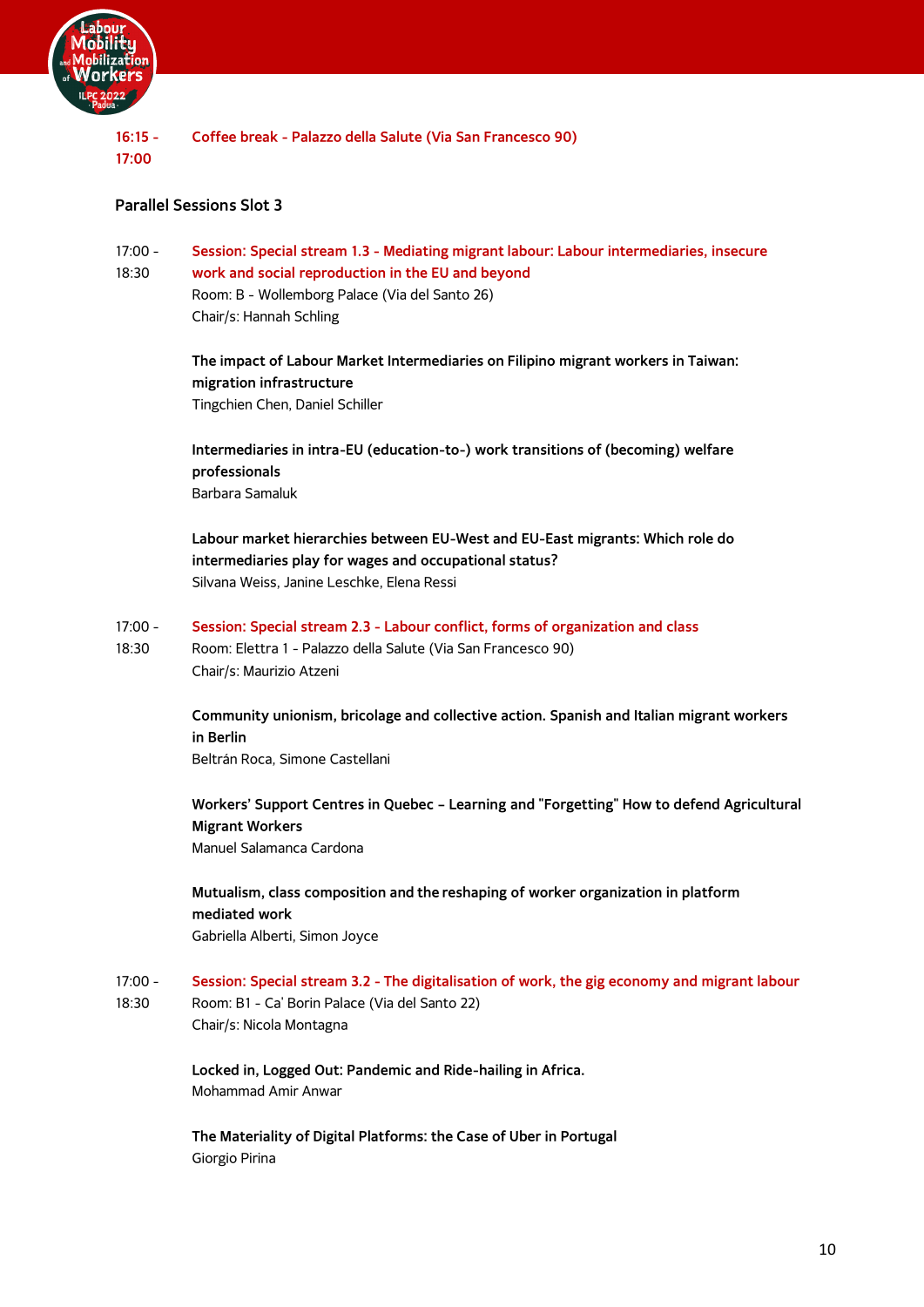

**AI value chain: A case study on labour displacement, value chain opacity and workers invisibilisation** Maxime Cornet, Clément Le Ludec

#### 17:00 - **Session: Ecology and Work 3**

18:30 Room: Argo - Palazzo della Salute (Via San Francesco 90) Chair/s: Domenico Perrotta

> **Changing work values: towards a more sustainable economy** Wieteke Conen, Paul de Beer

**Labour Praxis and Space: A case study of tensions and resolutions in coal mining and agricultural labour process** Srishti Mishra

**Environmental mobilisations of workers as instances of climate justice** Emanuele Leonardi, Paul Guillibert

#### 17:00 - **Session: Labour market 3**

18:30 Room: Valeria Solesin - De Claricini Palace (Via Cesarotti 12) Chair/s: Jörg Flecker

> **The impact of the COVID-19 pandemic on women's attitudes to, and expectations from, work and employment** Abigail Marks, Danny Zschomler, Oliver Mallett, Lila Skountridai

**Gender and Class Inequalities in Italy Under COVID-19 Lockdown: Theoretical and Methodological challenges. Lessons from a Non-Directive Visual Research** Annalisa Dordoni, Anna Carreri

**Labouring, caring, and family rearing: multiple burdens of employment and housework in Croatia**

Valerija Barada, Jasna Račić, Blanka Čop, Sara Čović

#### 17:00 - **Session: Precarity, identity and labour process 3**

18:30 Room: Elettra 2 - Palazzo della Salute (Via San Francesco 90) Chair/s: Safak Tartanoglu Bennett

### **Towards an affective turn in precarity: emotional histories and work orientations of young insecure workers**

Vera Trappmann, Ioulia Bessa, Kate Hardy, Alexandra Seehaus, Charles Umney

**Beyond national institutions: accounting for union success in addressing precarity in Central and Eastern Europe** Aurora Trif, Valentina Paolucci

**An attempt to operationalise the precariat** Erik Valestrand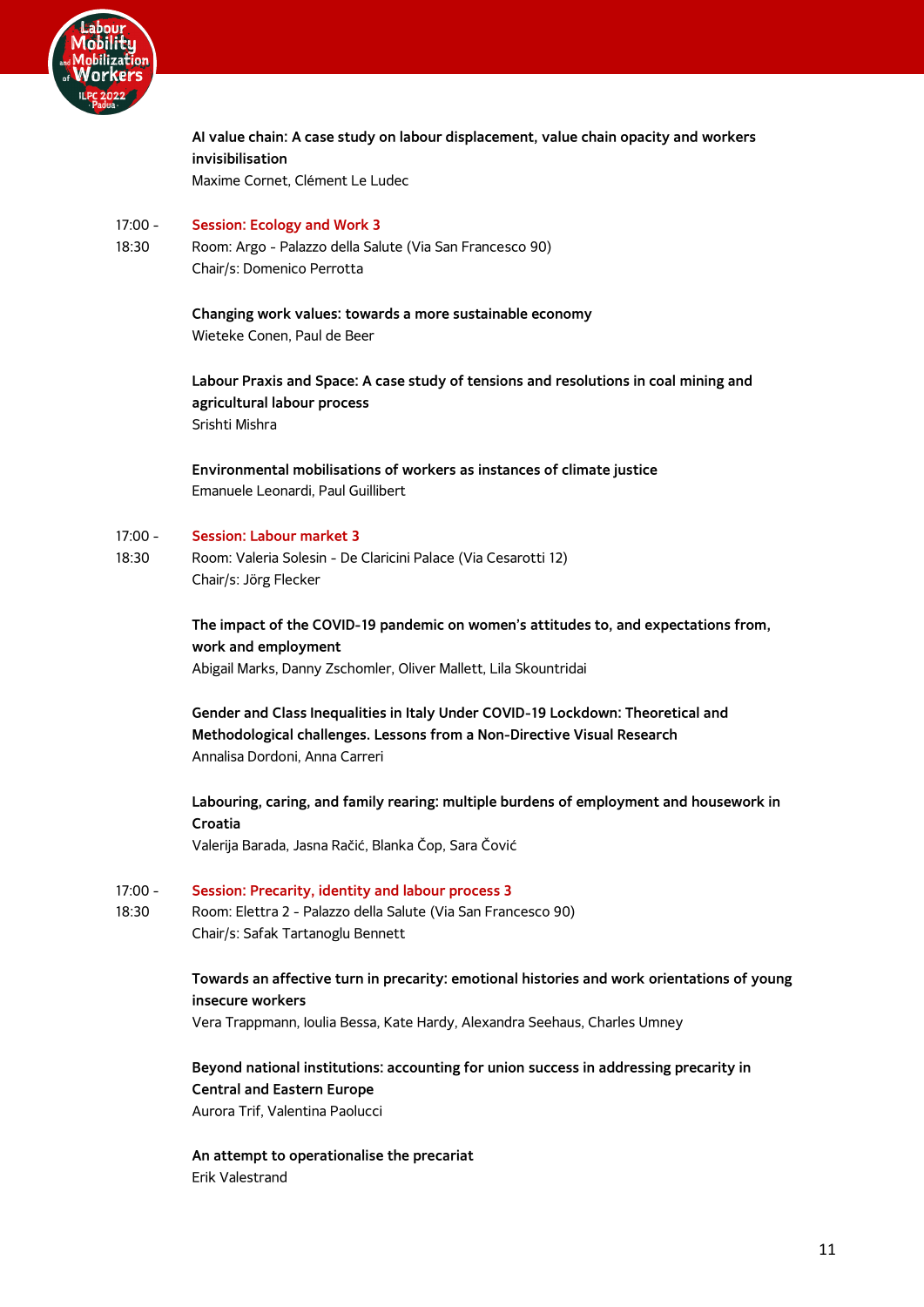

#### 17:00 - **Session: Labour migration 3**

18:30 Room: Lab Lim - Palazzo della Salute (Via San Francesco 90) Chair/s: Barbara Haas

> **The gap between legal procedures and practices in posting rule enactment: a comparative analysis** Sonila Danaj

> **Waiting for the orders and for the papers: the experience of illegal migrant workers in the delivery platforms in France** Jan Arthur

**Labour Mobility and Social Rights in an already Mobile Sector: Posting in Road Transport and the European Transport Workers' Federation** Isil Erdinc

#### 17:00 - **Session: Precarity, discipline and Labour**

18:30 Room: Seminar 2 – De Claricini Palace (Via Cesarotti 12) Chair/s: Minjie Cai

> **Morally disengaged managers and customers on the service front-line: Evidence from the Greek tourism and hospitality sector during the pandemic** Anastasios Hadjisolomou, Fotios Mitsakis, Amairisa Kouki

**Competitive Sanctification: How a Pentecostal Church in Orange County, California, Encourages Congregants to Embrace Precarious Employment** Spencer Paine

**When lean management becomes heavy: (re) definition of care practices in nursing homes** Maria Cecilia Trionfetti

- 17:00 **Session: Labour and Technology 2**
- 18:30 Room: B2 - Ca' Borin Palace (Via Del Santo 22) Chair/s: Irena Grugulis

**Yellow dogs and wild cats: the limits of embedded trade unionism**  Roger Seifert, Wen Wang

**Decision support systems for the public sector – what is next for social science?** Fredrik Dolve

**Routine-biased technical change can fail: Evidence from France** Marta Fana, Luca Giangregorio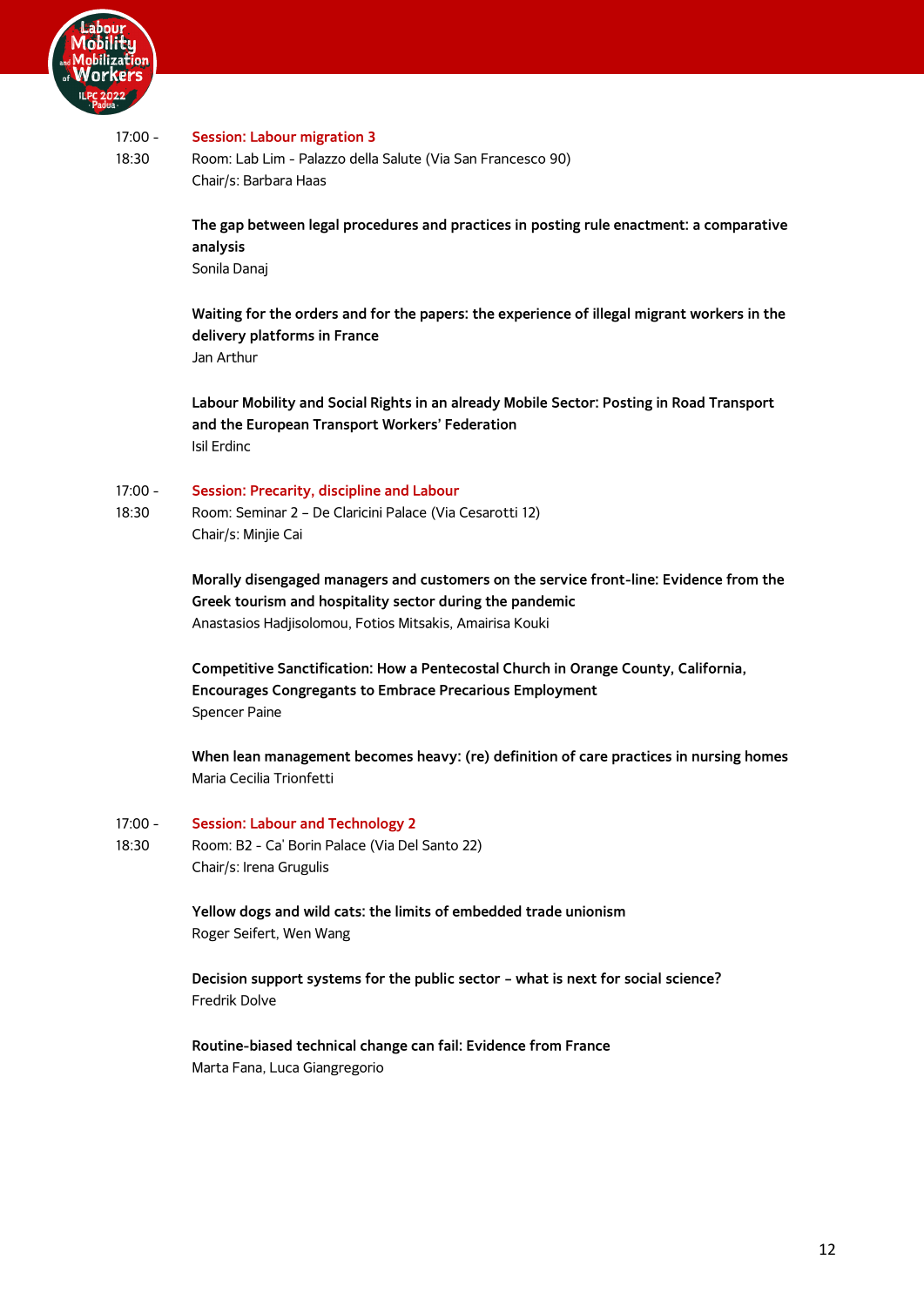

#### 17:00 - **Session: Value and Labour Process Theory 2**

18:30 Room: B3 - Ca' Borin Palace (Via Del Santo 22) Chair/s: Chris Smith

> **The Value of Labour-power and the Struggles for its Recognition. Insights from the Textile Industry and the Gig Economy** Lorenzo Cini

**The platform economy and interdependent cycles of change between the labour process and technology - a conceptual framework** Carl Hughes

**Crisis of value, overexploitation of labor and the weakening of the legal form** Ticiane Natale

#### 17:00 - **Session: Labour composition 3**

18:30 Room: Giulio Regeni - De Claricini Palace (Via Cesarotti 12) Chair/s: Anne Mette Ødegård

> **Trapped in Contradiction: the ideological orientations of young, precarious workers in the UK and Greece** Gregoris Ioannou

## **Reconciling work and family by creating a job through entrepreneurship: the case of immigrant women** Nathalie Lachapelle, Diane-Gabrielle Tremblay

**Owner Operated Businesses between Intimate Service Work and Direct Marketing: On Freedom and New Constraints** Isabel Klein

18:30 - 21:00 **Welcome Refreshment (with food and beverage) and presentation of Work in the Global Economy Journal**

<span id="page-15-0"></span>Room: Vesaliano Theatre - Palazzo della Salute (Via San Francesco 90)

**Sian Moore,** University of Greenwich, Journal Editor **Paul Thompson**, Stirling University, Journal Editor **Paul Stevens**, Commissioning Editor of Bristol University Press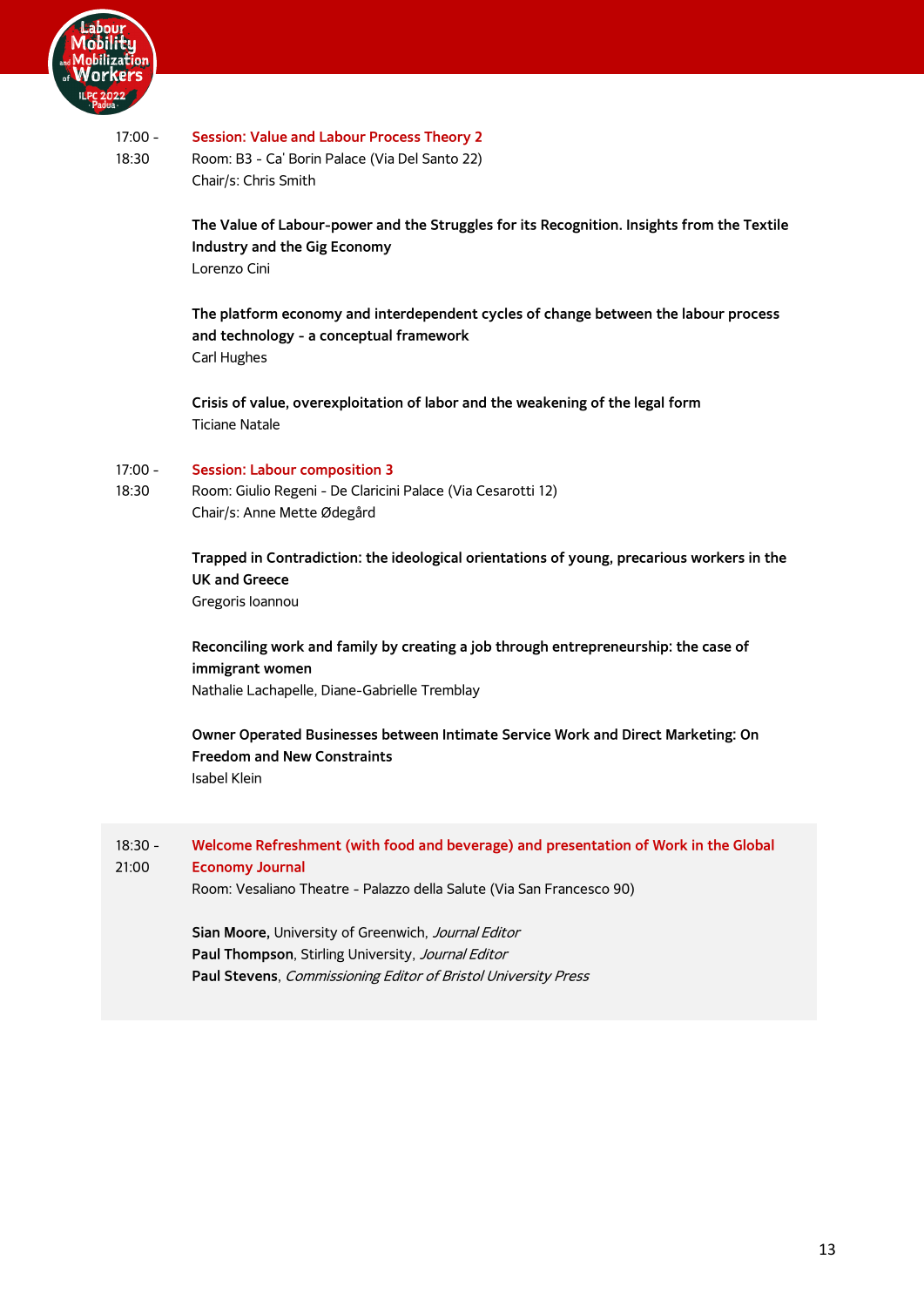

<span id="page-16-0"></span>Friday, 22 April

## <span id="page-16-1"></span>**Parallel Sessions Slot 4**

#### 08:30 - 10:30 **Session: Special stream 1.4 - Mediating migrant labour: Labour intermediaries, insecure work and social reproduction in the EU and beyond**

Room: B - Wollemborg Palace (Via del Santo 26) Chair/s: Hannah Schling

## **Integrating refugees into the labour market as a collective endeavour: The role of support organisations**

Almina Besic, Renate Ortlieb

**Keeping a job: asylum seekers and refugees in temporary and non-regular employment in Germany** Ayodeji Akinnimi

**Looking for work between available resources and pitfalls: refugees and asylum seekers' working trajectories outside reception in Trentino (Italy).** Giulia Storato

- 08:30 **Session: Special stream 2.4 - Labour conflict, forms of organization and class**
- 10:30 Room: Elettra 1 - Palazzo della Salute (Via San Francesco 90) Chair/s: Jenny Chan

**To Everything there is a Season? The Relevance of the Temporal Dimension in Labour Migration Studies** Anne Lisa Carstensen

**Conflict and class beyond the law. The case of Gilets jaunes, undocumented workers and wildcat strikes against the pandemic** Stephen Bouquin

**Advancing Workers Rights in the Gig Economy through Discursive Power: The Communicative Strategies of Indie Unions** Davide Però, John Downey

**Insider-outsider divide, trade unions and collective action of worker in Italy (2008-2018)** Margherita Sabrina Perra, Katia Pilati

08:30 - 10:30 **Session: Special stream 3.3 - The digitalisation of work, the gig economy and migrant labour** Room: B1 – Ca' Borin Palace (Via del Santo 22) Chair/s: Jamie Woodcock

> **Always on: exploitation through last minute scheduling in the modelling industry** Abigail Harrington, Kobe De Keere

**A sociological study of three robotized factories** Yi Xu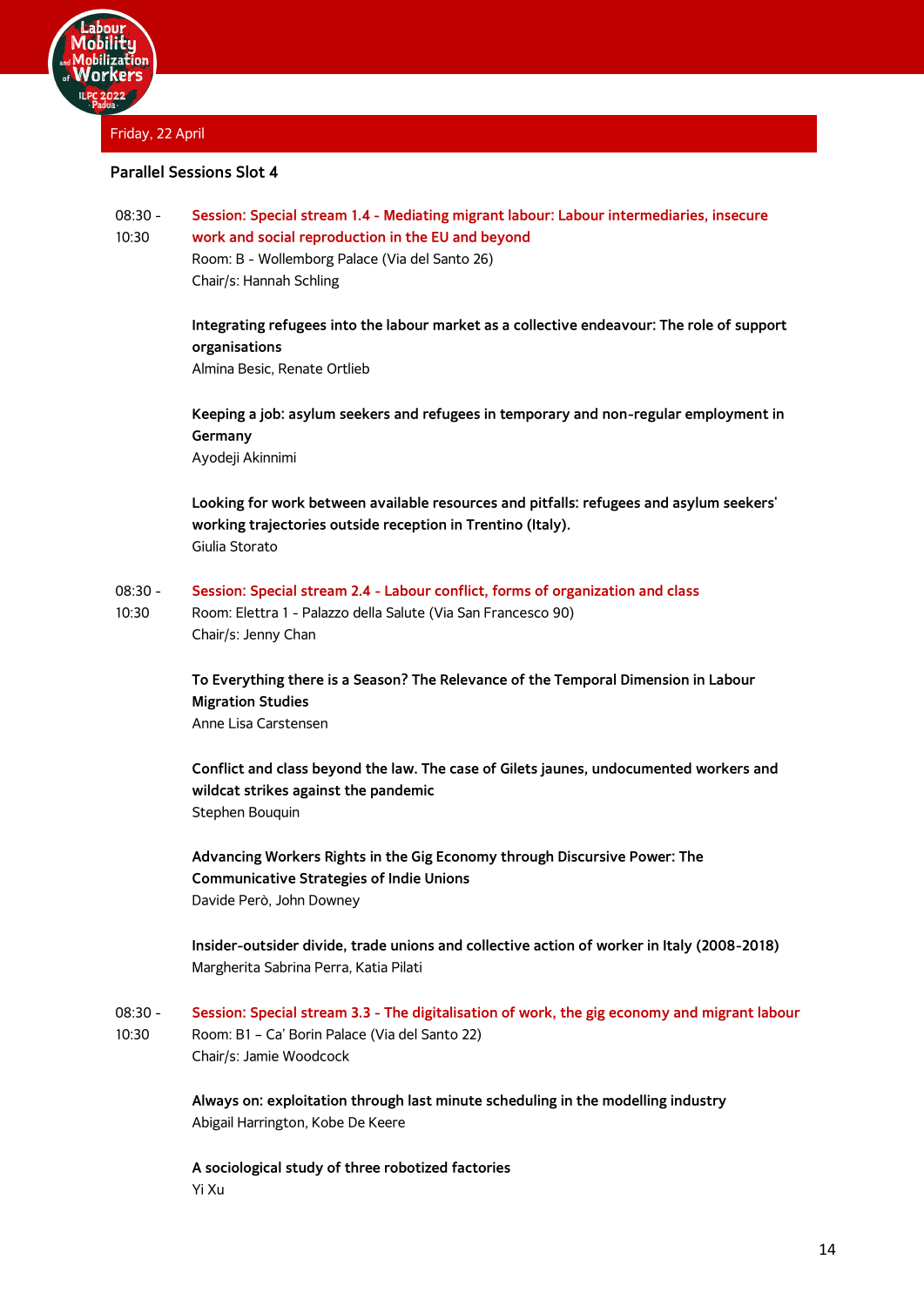

**Exploited by design? On domestic cleaners, digital platforms, and working "holidays" in Berlin.** Katarzyna Gruszka, Madeleine Böhm, Anna Pillinger

**Riding against the neoliberal tide. Union mobilisation, consumer solidarity and platform activism in the Greek gig economy.** Vassilis Charitsis, Lefteris Kretsos

#### 08:30 - **Session: Labour migration 4**

10:30 Room: Elettra 2 - Palazzo della Salute (Via San Francesco 90) Chair/s: Giovanna Fullin

> **Protection of migrants' labour rights: how labour market institutions fail high-wage migrant workers**

Wayne Palmer, Nicola Piper

**How managers in the UK food manufacturing sector attempted to cope with Brexit** Benjamin Hopkins

**"Tem vaga de cleaner?" The transnational digital practices of Brazilian cleaners in London** Ana Luisa Sertã

**"Universal Credit and 'in-work conditionality'" – employer perspectives on developments in UK Active Labour Market Policy** Calum Carson

#### 08:30 - **Session: Learning knowledge and skills 1**

10:30 Room: Valeria Solesin - De Claricini Palace (Via Cesarotti 12) Chair/s: Alessandro Gandini

> **Finding meaning in digital service work: Differences among skill-levels** Friedericke Hardering, Mirela Ivanova, Felix Nickel, Helene Thaa, Oliver Nachtwey

**Neoliberalism and the digital revolution: Governing employees through 'reskill or perish' norm** Muneeb Ul Lateef Banday

**(De)professionalisation, occupational closure and 'the law': evolving professional projects in HR and legal services.** Eleanor Kirk, Esme Terry

- 08:30 **Session: Labour migration 5**
- 10:30 Room: Argo - Palazzo della Salute (Via San Francesco 90) Chair/s: Yu Zheng

**The Invisible Network: organising labour in unregulated spaces** Olga Gheorghiev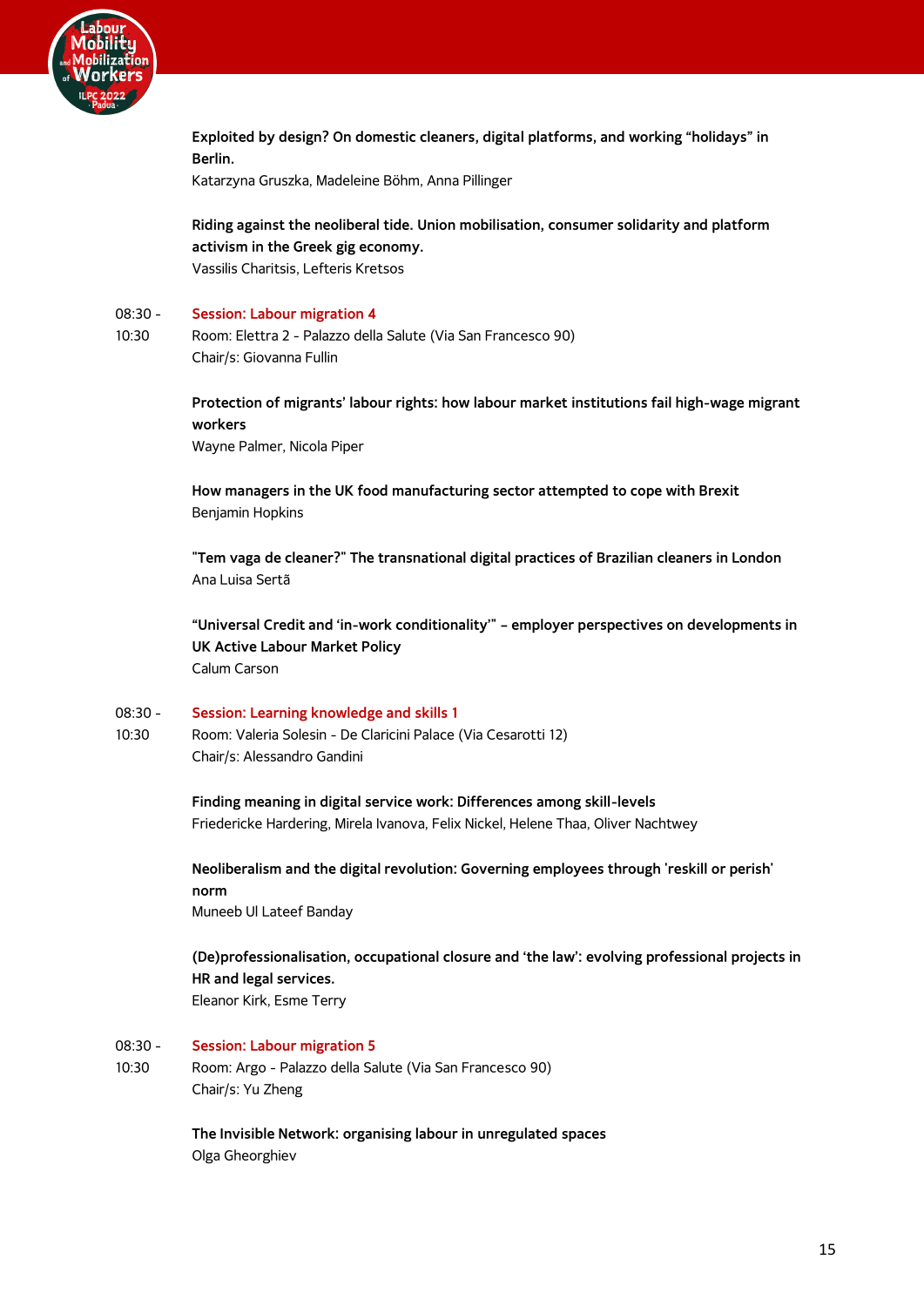

**The Dilemma of the Employment Relationship among Migrant New Generation Employees in Chinese State-owned Enterprises** Shuangjing Li

**Border regimes and unfair conditions for Eastern European migrant workers in the Swedish construction sector, a labor process theory perspective** Bogdan Bahnariu, Klara Öberg, Christian Koch, Dimosthenis Kifokeris

**What women want: solidarity and resistance among domestic workers in the Arab States** Rima Kalush, Vani Saraswathi

#### 08:30 - **Session: Mobilization of Workers 2**

10:30 Room: Lab Lim - Palazzo della Salute (Via San Francesco 90) Chair/s: Andrea Bottalico

> **Mediated by technology, assisted by precarity: Content moderation work and migrant workers at a German IT-Services firm** Sana Ahmad, Maximilian Greb

**"We don't know whether or not the news is true": Social media and the ride-hailing drivers' protests in Indonesia** Joanna Octavia

**There is power in (new) Unions** Vera Weghmann

**Australian government reactions to COVID 19: response strategies of unions and civil society groups** Al Rainnie, Burcin Hatipoglu, Anne Junor

#### 08:30 - 10:30 **Session: Changing Work and Platform Economy 3** Room: A - Wollemborg Palace (Via del Santo 26) Chair/s: Donna Kesselman

**Status of Gig Workers in India** Amrita Ghatak, Kingshuk Sarkar

**The baroque infrastructure of platforms: workers' agency in the gig-economy, between technological reappropriations and informalities.** Gianmarco Peterlongo

**Labour platform models and their different worker groups** Jere Immonen

**Decentring the algorithm, addressing social agents' interactions in the labour process: an ethnography of food-delivery work** Francesco Bonifacio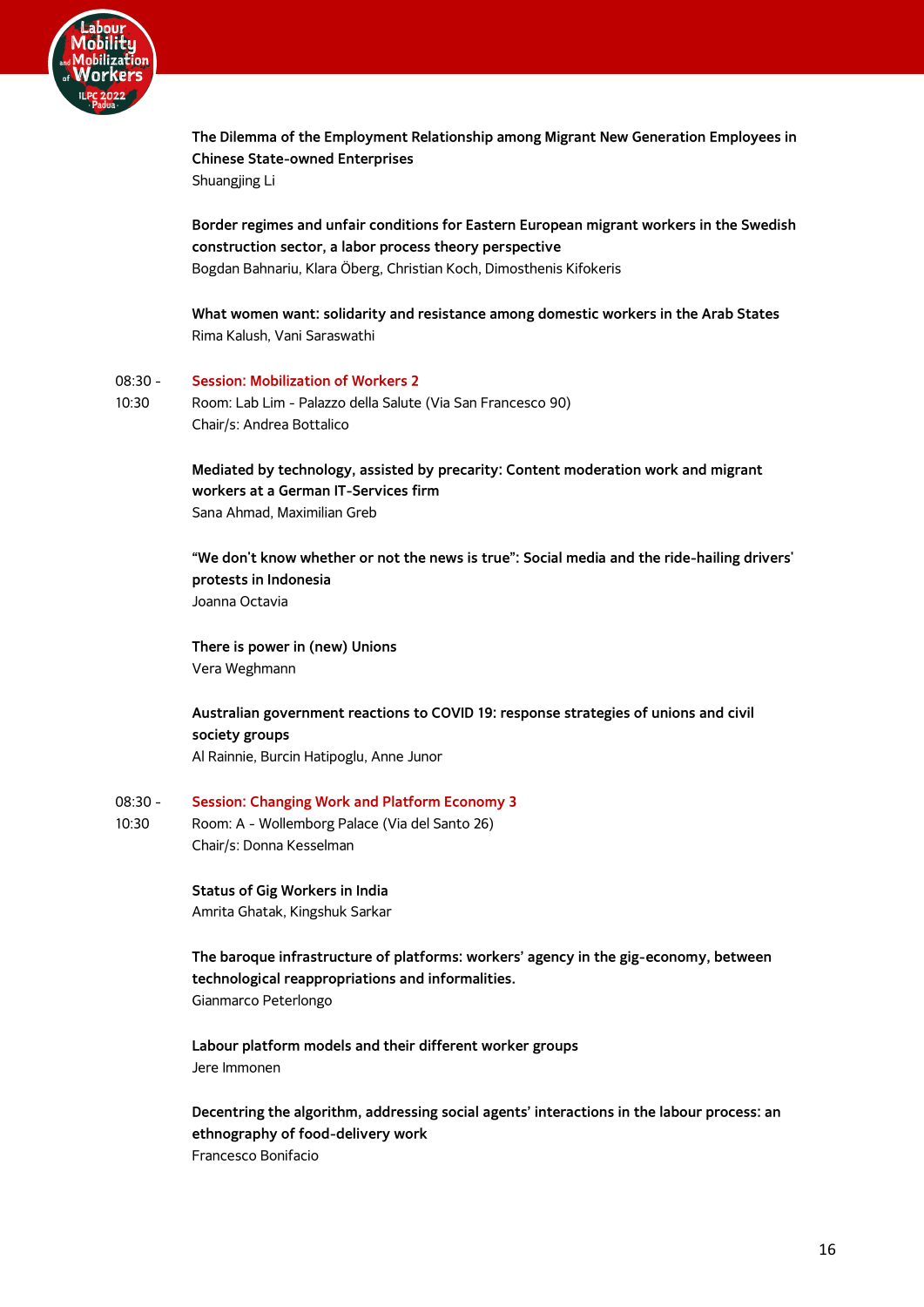

#### 08:30 - **Session: Changing Work and Platform Economy 4**

10:30 Room: R - Wollemborg Palace (Via del Santo 26) Chair/s: Scott Tindal

> **Online Platforms as Potential Disruptors for the Gender Gap in Employment: Evidence from GoJek in Indonesia** Yana Rodgers, Yesim Elhan-Kayalar, Yasu Sawada

**Getting onto the road: how and why platform-based passenger transportation drivers in Oslo started to drive** Sigurd Oppegaard

**The Dark Side of Platform Labor Process. A Soft-Skills based analysis of digital labor in Deliveroo, Airbnb and Helpling** Marco Marrone, Federico Chicchi

**Wrestling with the platforms, contending for interests: driver's self-organized fleets in the ride-hailing industry in China** Julie Yujie Chen, Wei Ding

#### 08:30 - **Session: Labour composition 4**

10:30 Room: Giulio Regeni - De Claricini Palace (Via Cesarotti 12) Chair/s: Nathalie Lachapelle

> **Feeling desired, privileged and ''at home'': commodification of physical appearance and emotions in the hospitality industry.** Diana García-Catena

**Exploring power resources of native and migrant couriers in digital platform-enabled food delivery in the UK** Pedro Mendonca, Nadia Kougiannou

**A sociological study on the role played by economic networks and social institutions in enabling platform mediated service-work in India** Rajorshi Ray, Jillet Sarah Sam

## **Identities in a flux? Interrogating embodied labour and vulnerabilities in the work of food delivery agents**

Abhyudaya Anand Mishra, Falguni Gupta, A Venkataraman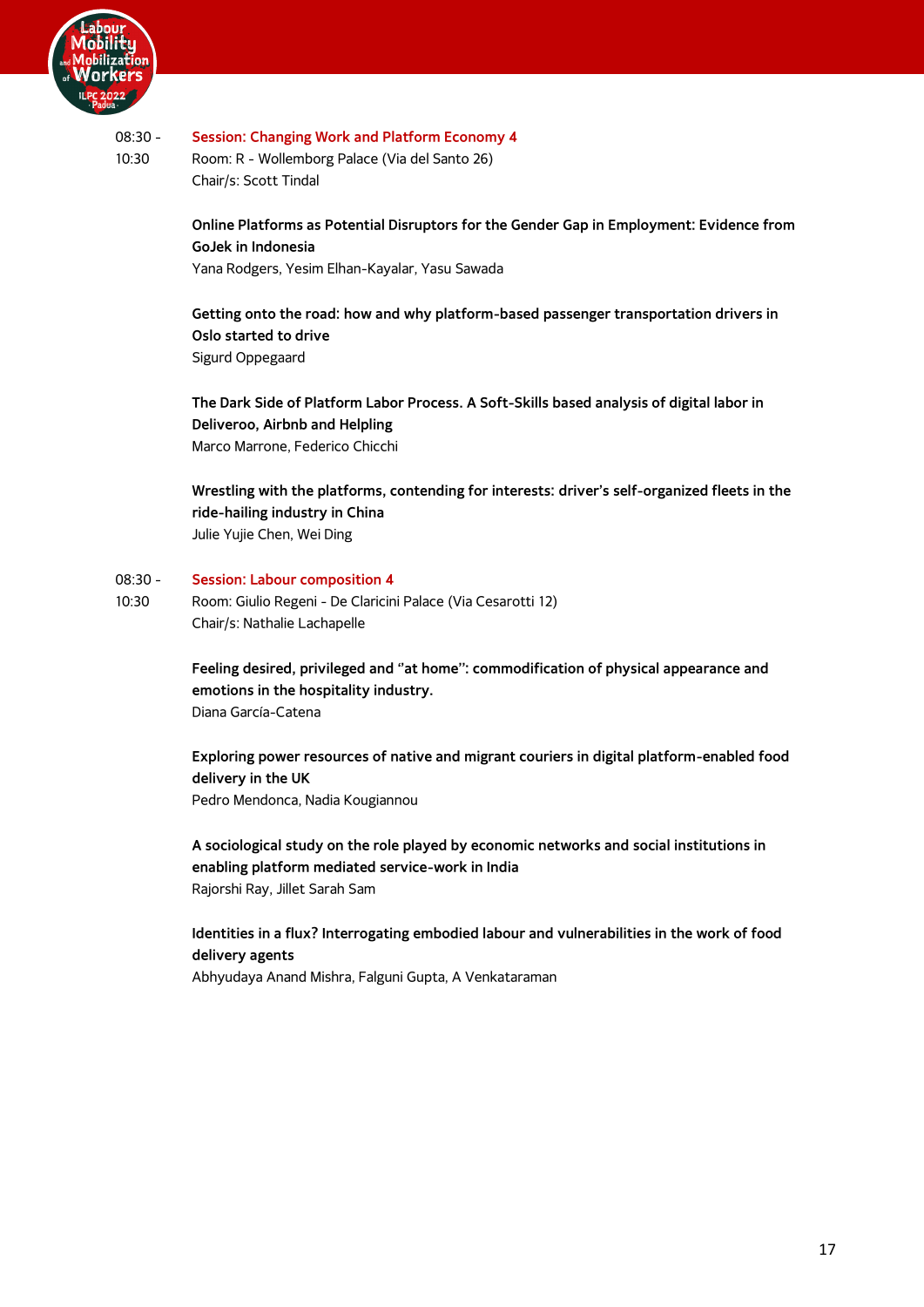

#### 08:30 - **Session: Industrial Relations**

10:30 Room: Lecture Hall - De Claricini Palace (Via Cesarotti 12) Chair/s: Sian Moore

> **Management Opposition, Strikes and Union Threat** Patrick Nüß

**(Re)building social dialogue in Scotland? The challenges of employer representativeness in negotiating responses to crisis** Melanie Simms

**Erosion of German Co-determination – the curse of non-symmetrical forces** Ronald Staples, Michael Whittall

**Inside the Black Box of Works Council – Management Relations** Yolanda Grift, Annette van den Berg

#### 08:30 - **Session: Mobilization of Workers 3**

10:30 Room: Seminar 2 - De Claricini Palace (Via Cesarotti 12) Chair/s: Kate Hardy

> **State's moralistic agenda and sex workers' movement in India** Santanu Sarkar

**From bricolage to conflicts? The pandemic experiences of work in education, health care and logistics in Poland** Adam Mrozowicki

**From exit to voice? The changing contours of workplace protests in Russia** Claudio Morrison, Nikolaus Hammer

**Privileged workers on the fence. How luxury hotels employees leaned towards mobilisation** Amelie Beaumont

#### **10:30 - 11:15 Coffee break – Palazzo della Salute (Via San Francesco 90)**

## <span id="page-20-0"></span>**Parallel Sessions Slot 5**

11:15 - 13:15 **Session: Special stream 1.5 - Mediating migrant labour: Labour intermediaries, insecure work and social reproduction in the EU and beyond** Room: B - Wollemborg Palace (Via del Santo 26) Chair/s: Hannah Schling

> **Labor Control Regime through Job contracts, Intermittent unemployment and Social reproduction among the Bangladeshi workers in Fincantieri, Italy** Al Amin Rabby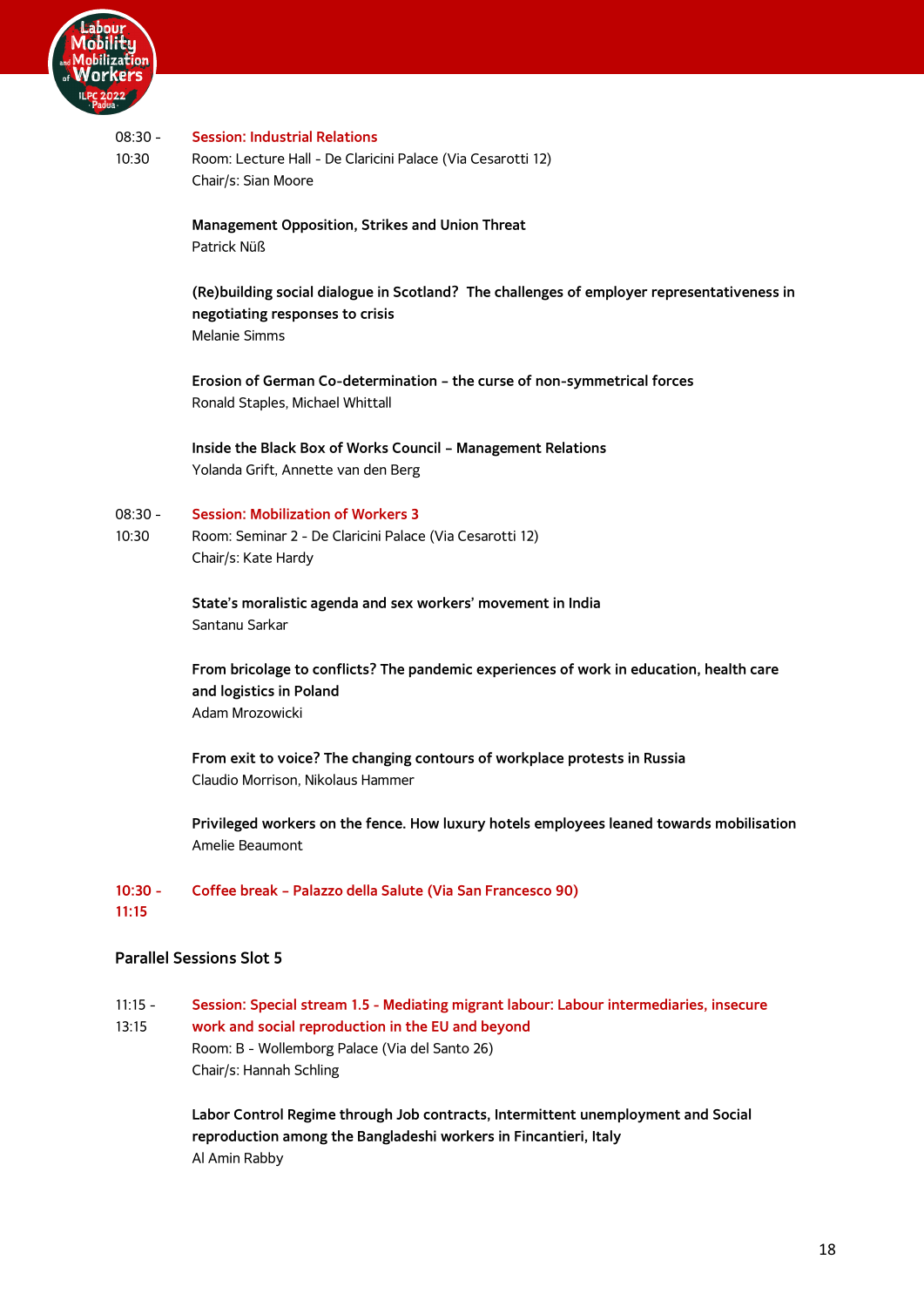

**Labour regimes, migratory infrastructures and food security: state policy, social reproduction and insecure work in glasshouse horticulture** Adrian Smith

**Migrant labour recruitment routes into non-compliant employment in Britain** Ian Clark

- 11:15 **Session: Special stream 2.5 - Labour conflict, forms of organization and class**
- 13:15 Room: Elettra 1 - Palazzo della Salute (Via San Francesco 90) Chair/s: Jenny Chan

**The Maruti Strikes: Consciousness and Action Among Auto Workers in India** Charvaak Pati

**Using the unions. Healthcare struggles in Italy and Spain between trade unionism and selforganization** Costanza Galanti, Mary Naughton

**Worker Power and Informal Organising Networks in the Gig Economy: Insights from Ride-Hailing Drivers' Movements in Africa.** Mohammad Amir Anwar

**Third path of Turkish trade unionism: Islamic trade unionism and the Hak-İş (1976-2019)** Isil Erdinc

- 11:15 **Session: Special stream 3.4 - The digitalisation of work, the gig economy and migrant labour**
- 13:15 Room: B1 – Ca' Borin Palace (Via del Santo 22) Chair/s: Jamie Woodcock

**The Intertwined (Im)Mobilities of Migrant Platform Labour in Denmark** Magnus Andersen, Marlene Spanger

**Migration and Workers' Struggles in the Informal Economy: a growing field of research in São Paulo**

Karina Quintanilha, Ana Lídia Aguiar, Vera Telles, Tiago Rangel Cortês

**(Re)producing the city: Migrant service workers and the (algo)rhythms of the globalized, digitized and "gigified" urban economy** Kristina Zampoukos, Olivia Butler, Don Mitchell

- 11:15 **Session: Work, Employment and Time**
- 13:15 Room: A - Wollemborg Palace (Via del Santo 26) Chair/s: Gabriella Alberti

**The 9-9-6 working hour system and the big-small-week working system: Complex patterns of virtual presenteeism of homeworkers under organisational surveillance** Mo Xing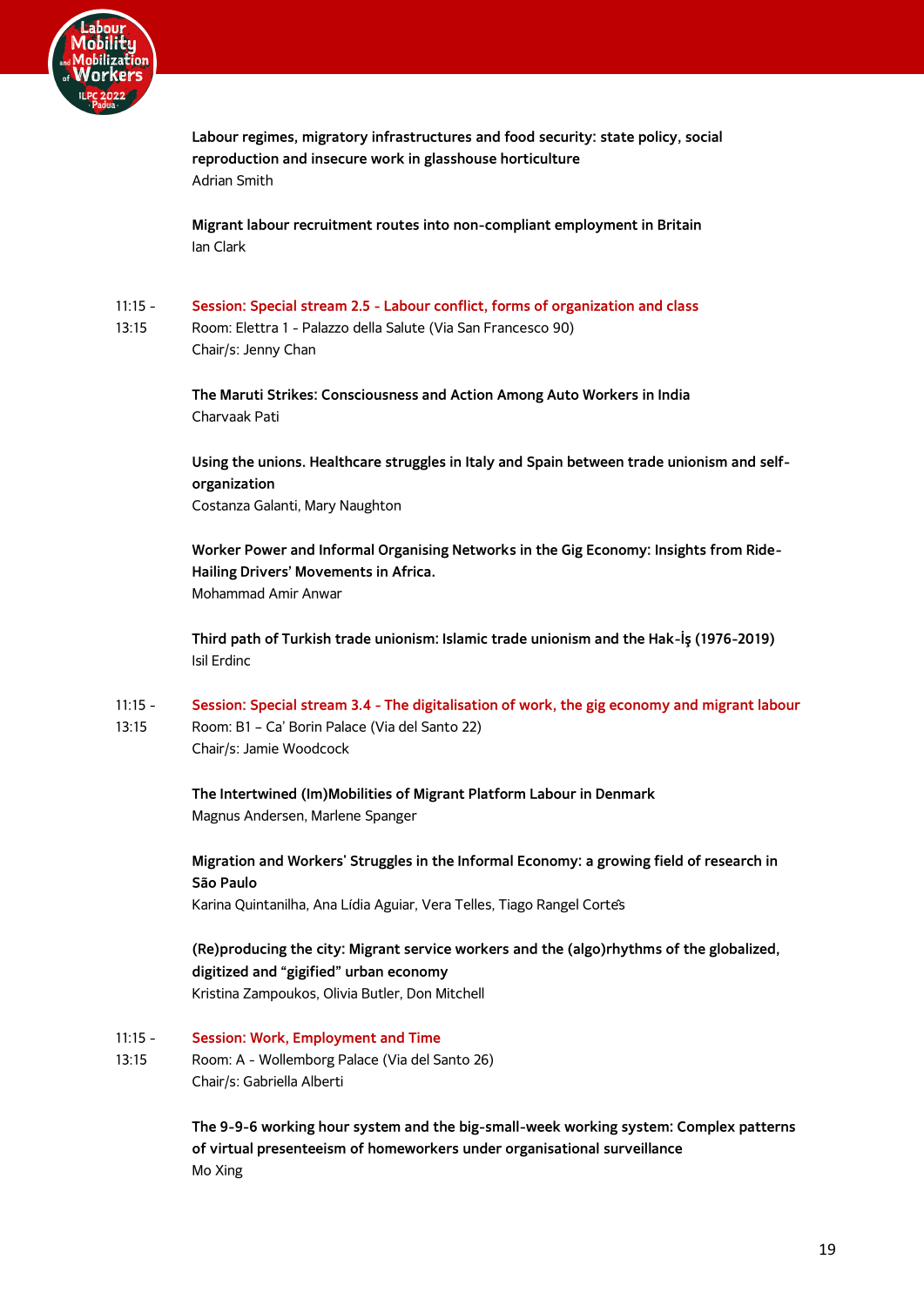

**Working time norms and the Covid pandemic: Organisational trials of the shorter working week**

David Frayne, Brendan Burchell

**'If I keep working at this pace, I fear becoming seriously unwell': Exploring leaveism and employee well-being**

James Richards, Jesus Canduela, Vaughan Ellis, Toma Pustelnikovaite, Siddartha Saxena

**Where have all the workers gone? The Retreat from the Restaurant Industry in the U.S.** Jacqueline Ross

#### 11:15 - **Session: Labour composition 5**

13:15 Room: Giulio Regeni - De Claricini Palace (Via Cesarotti 12) Chair/s: Patrizia Zanoni

> **'Just Like a Mum's Place': Defining 'Mother's Work' in a Hazelnut Atelier in Turkey** Kubra Dal, Aleyna Nur Cemile Temel, Ilayda Ugurlu, Ayse Zere

**Disability and Food Delivery Work** Renyi Hong

**Women and Work in Puerto Rico: Intersections Between Productive Activities and the Reproduction of Labor Force** Tania Garcia Ramos, Virgen Caceres Cruz

**Can new technology challenge macho-masculinities? The case of the mining industry** Lena Abrahamsson, Jan Johansson

#### 11:15 - **Session: Changing Work and Platform Economy 5**

13:15 Room: Valeria Solesin - De Claricini Palace (Via Cesarotti 12) Chair/s: Melanie Simms

> **Let's Move Outside: Identity Claims and Social Ties in Platform Work** Valeria Pulignano, Karol Muszyński, Maite Tapia

**Surviving and thriving in the platform economy: Strategies of workers of Tallinn's ridehailing sector** Kairit Kall, Marge Unt, Triin Roosalu, Liis Ojamäe

**Scheduling Flexibility: Managing labour supply of gig workers in food delivery platforms** Ujjwal Kango, Rajesh Bhattacharya

**Hybrid Labor Relations in Germany: The Rise of "Häuserkämpfe" as a Harbinger of a New Labor Movement?** Stefan Schmalz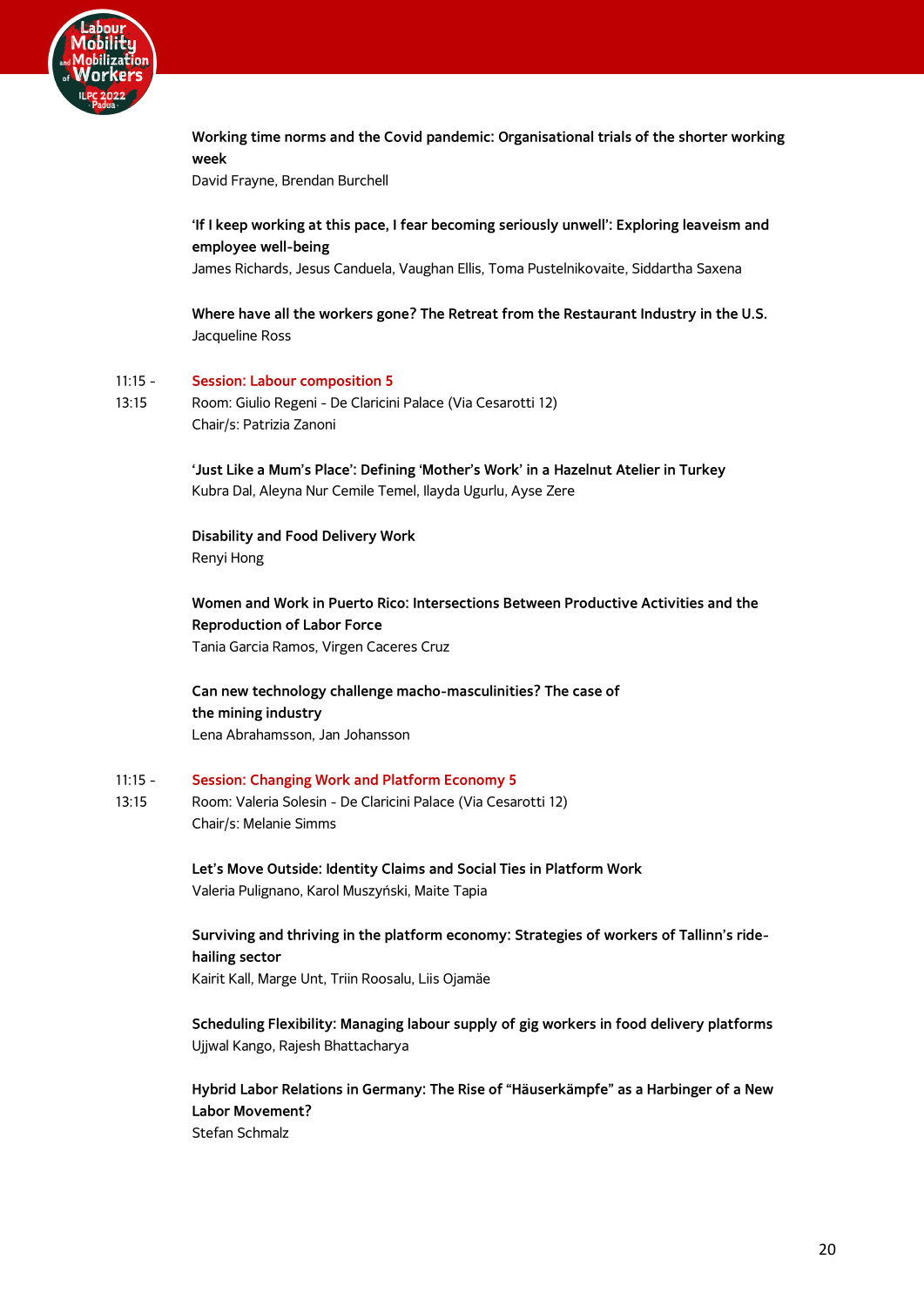

#### $11:15 -$ **Session: Global Value Chain 1**

13:15 Room: Elettra 2 - Palazzo della Salute (Via San Francesco 90) Chair/s: Christina Teipen

> **In and out of inter-firm networks – Conceptualizations of insourcing processes** Markus Hertwig, Sandra Jaworeck, Phillip Lorig, Oliver Thünken, Carsten Wirth

## **Labour regimes and glocal production**

Stefanie Hürtgen

**The place of work in the Portuguese automotive sector: Global value chain, production regimes, power imbalances and types of governance** Eugénia Pires, João Lopes

**Beyond the core-periphery approach. The transformation of workplace regimes in the Italian shipbuilding industry** Francesco E. Iannuzzi, Guglielmo Meardi, Nicola Quondamatteo, Devi Sacchetto

#### 11:15 - **Session: Managerial control and Labour Process 1**

13:15 Room: Lecture Hall - De Claricini Palace (Via Cesarotti 12) Chair/s: Lorenzo Cini

> **Who is the team? Self-organized work under circumstances of fluidity** Manuel Nicklich, Judith Neumer

**The workplace as a source of (mis)recognition. Studying consequences of worker voice suppression for feelings of (mis)recognition in The Netherlands** Katerina Manevska, Agnes Akkerman

**Working youth in traditional retail trade: management, control and resistances** Francisco Nicolás Favieri

**Rethinking flexible work in distribution centres: a case study** Chris Smith, Yu Zheng

#### 11:15 - **Session: Remote work 1**

13:15 Room: R - Wollemborg Palace (Via del Santo 26) Chair/s: Ruth Ballardie

> **Well-being, Remote Working and Employee-led Flexibility: Informing the Post-Covid-19 Era** Daniel Wheatley, Benjamin Hopkins

**Remote work during the emergency: social and organizational implications** Sonia Bertolini, Giovanna Fullin, Valentina Goglio, Valentina Pacetti, Simone Tosi, Marinella Vercelli

**Coworking through and after Covid 19: Remote working, property markets and the spatial reconfiguration of the spaces of work**

Odul Bozkurt, Harry Pitts, Greig Charlock, Jennifer Johns, Edwards Yates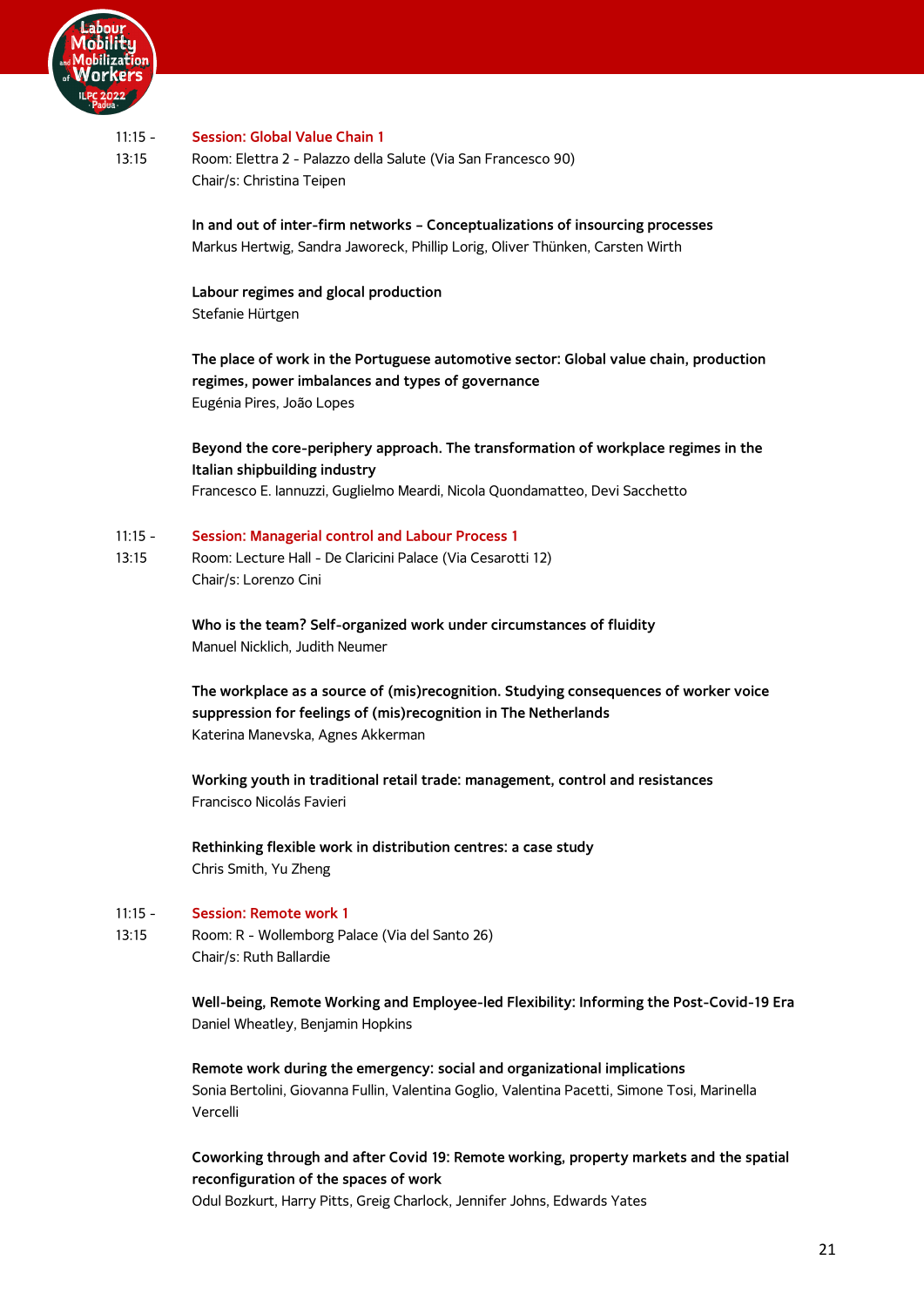

**Performing at home: technological control in home-working in Denmark after the Covid-19 pandemic** Elena Shulzhenko

#### 11:15 - **Session: Learning knowledge and skills 2**

13:15 Room: Comune – Wollemborg Palace (Via del Santo 26) Chair/s: Eleanor Kirk

> **What is 'neo-craft' work, and why it matters?** Alessandro Gandini

**Smart manufacturing and tasks automation. Reflecting routine work and the importance of transversal 'skills' in shifting to industry 4.0** Luca Antonazzo, Dean Stroud, Martin Weinel

**Reappropriating autonomy, safeguarding dignity and fighting reification: A labour process approach to meaningful work** Knut Laaser

#### $11:15 -$ **Session: Labour migration 6**

13:15 Room: Argo - Palazzo della Salute (Via San Francesco 90) Chair/s: Davide Però

> **Trajectories of migrant involvement in workplace representation** Serhat Karakayali, Celia Bouail

**The role of community organisations in the collective mobilisation of migrant workers: The importance of a 'community'-oriented perspective** Joyce Jiang

**Mobilization, unionization and resistance of West African Migrant Farmworkers in the province of Foggia (Southern Italy): an intersectional investigation.** Camilla Macciani

**Stratified survival, unified voice: the impact of the Covid-19 pandemic on Venezuelan migrant workers in Argentina's gig economy** Mariya Ivancheva, Jesica Pla

#### $11:15 -$ **Session: Labour migration 7**

13:15 Room: Lab Lim - Palazzo della Salute (Via San Francesco 90) Chair/s: Barbara Haas

> **Settled but not integrated.** Anne Mette Ødegård, Rolf K. Andersen

**Outsourced migrant workforce and algorithmic management against labour power. Ridehailing platforms' model and workers' resistance in Paris and Brussels** Fabien Brugière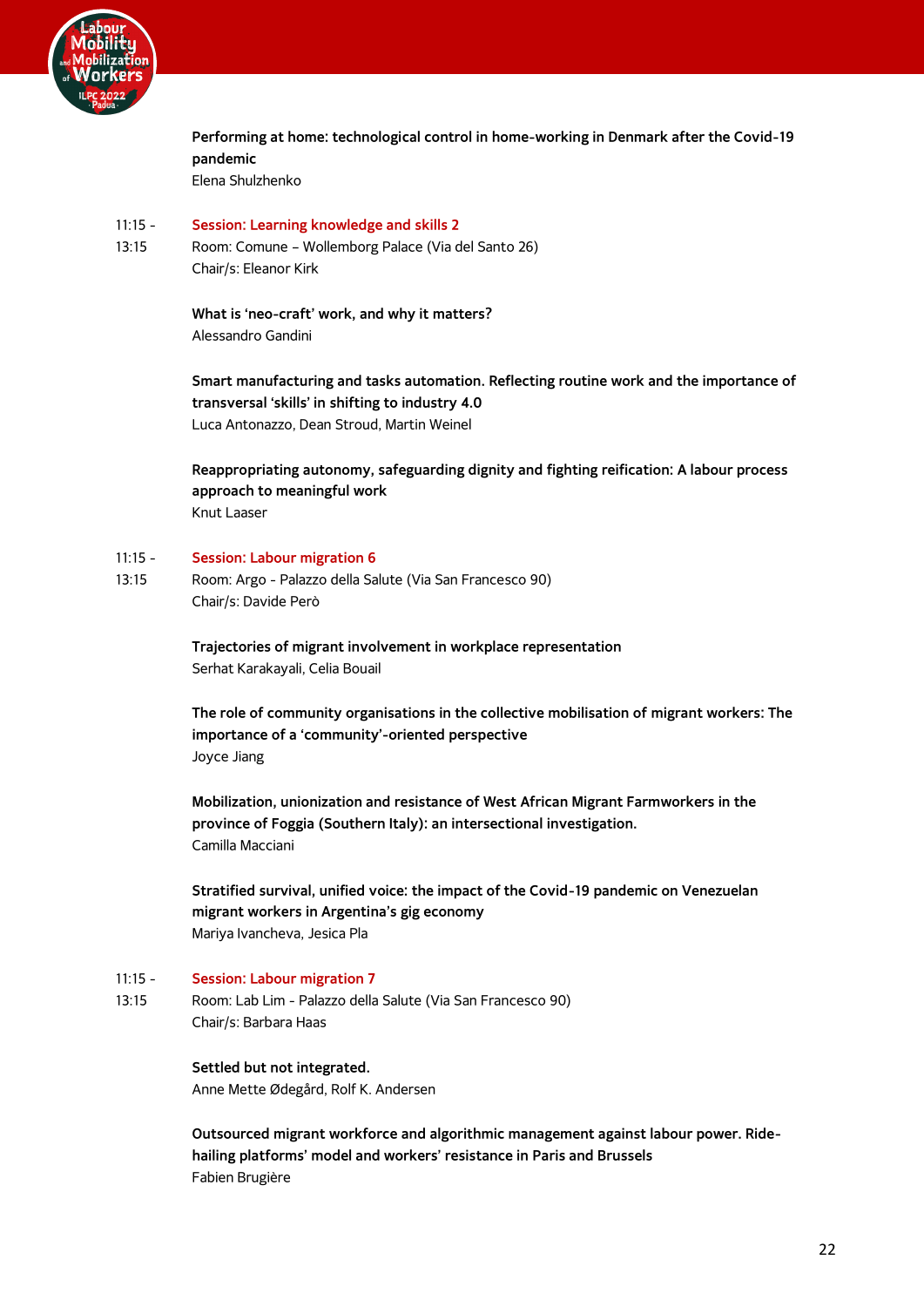

**Private Intermediaries in the Migrant Labour Regime of Canada** Cheolki Yoon

#### **13:15 - 14:30 Lunch Break – Palazzo della Salute (Via San Francesco 90)**

## <span id="page-25-0"></span>**Parallel Sessions Slot 6**

16:00

14:30 - **Session: Special stream 1.6 - Mediating migrant labour: Labour intermediaries, insecure** 

**work and social reproduction in the EU and beyond** Room: B - Wollemborg Palace (Via del Santo 26) Chair/s: Hannah Schling

**Bogus self-employment and top-down versus bottom-up labour law enforcement in Slovakia** Petr Mezihorak

**Labour rights for temporary migrant workers: how to accelerate reforming the labour management system in the Gulf States?** Nicola Piper, Vani Saraswathi

**Transnational mediated migration: Cross-border recruiters as a mode of governance of social reproduction** Katharine Jones

- 14:30 **Session: Special stream 2.6 - Labour conflict, forms of organization and class**
- 16:00 Room: Elettra 1 - Palazzo della Salute (Via San Francesco 90) Chair/s: Devi Sacchetto

**From recalcitrance to resistance: further reflections on the repertoire of oppositional practices**

Paul Thompson

**Moving beyond the fences of industrial relations? Understanding workers' voice of discontent within food delivery platform work in Bologna (Italy)** Claudia Marà, Valeria Pulignano, Paul Stewart

**Resistance without solidarity? The conflicting meanings of organizational misbehaviour among blue-collar workers in an Italian factory** Angelo Moro

 $14:30 -$ 16:00 **Session: Special stream 3.5 - The digitalisation of work, the gig economy and migrant labour** Room: B1 – Ca' Borin Palace (Via del Santo 22) Chair/s: Francesco Della Puppa

> **Workplace Algorithms as 'Objects of Belief': The Case of Jira Software** Gal Weber, Asaf Darr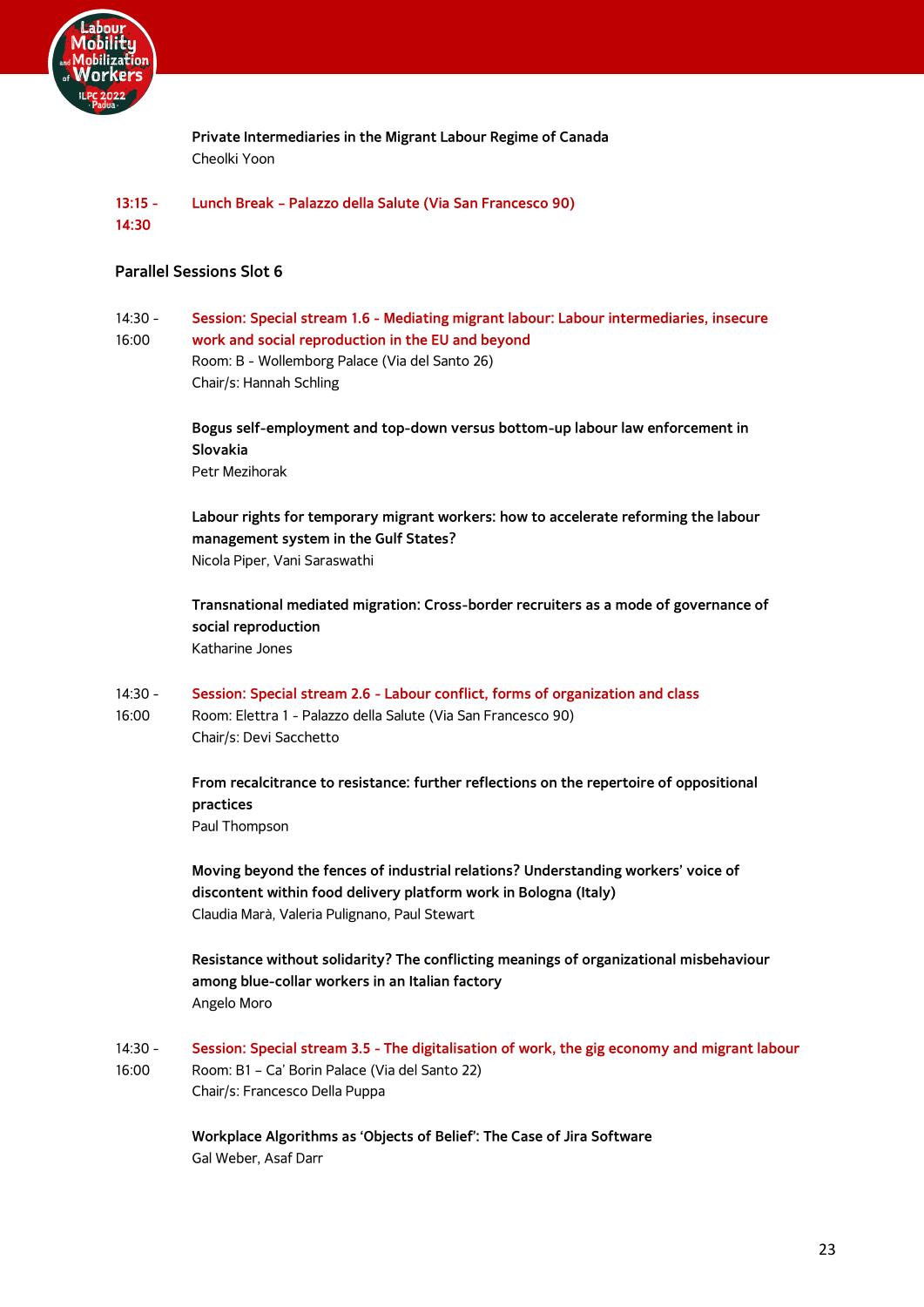

**Understanding platform worker organising: the case study of Deliveroo in the UK** Jamie Woodcock

**Algorithm says "no": insights from TAP airlines' restructuring through automated decision making devices**

Tiago Vieira, Phoebe Moore, Robert Donoghue

#### 14:30 - **Session: Precarity, identity and labour process 4**

16:00 Room: Elettra 2 - Palazzo della Salute (Via San Francesco 90) Chair/s: Chris McLachlan

> **The Dark Triad: How the Welfare State gave rise to a new Precariat during the Covid-19 pandemic.** Sidsel Hove

**The mobilization of chambermaids and housekeepers in Milan and Bologna's luxury hotels** Silvia Mazzaglia

#### 14:30 - **Session: Labour migration 8**

16:00 Room: Comune – Wollemborg Palace (Via del Santo 26) Chair/s: Yu Zheng

> **Between a Rock and a Hard Place: Migrant Work in Singapore** Julia Schoonover

**Labour Unrest in China: an ever-changing decade.** Dario Di Conzo

**Construction of political subjects in pandemic times: organizing precarious workers at the Immigrant Workers Centre (IWC) in Quebec, Canada** Susana Ponte Rivera, Cheolki Yoon, Manuel Salamanca Cardona

#### $14:30 -$ **Session: Labour migration 9**

16:00 Room: R – Wollemborg Palace (Via del Santo 26) Chair/s: Claudio Morrison

> **Immigrant children may work in American fields based on a cultural working-class matter** Soraya Conde

**Ideologies of Work, Learning, and Development: Rethinking digital skills programs for refugee youth** Genevieve Ritchie

**Immigration and labour market in times of systemic crisis. The Italian case study in the context of European integration process** Alessandro Perri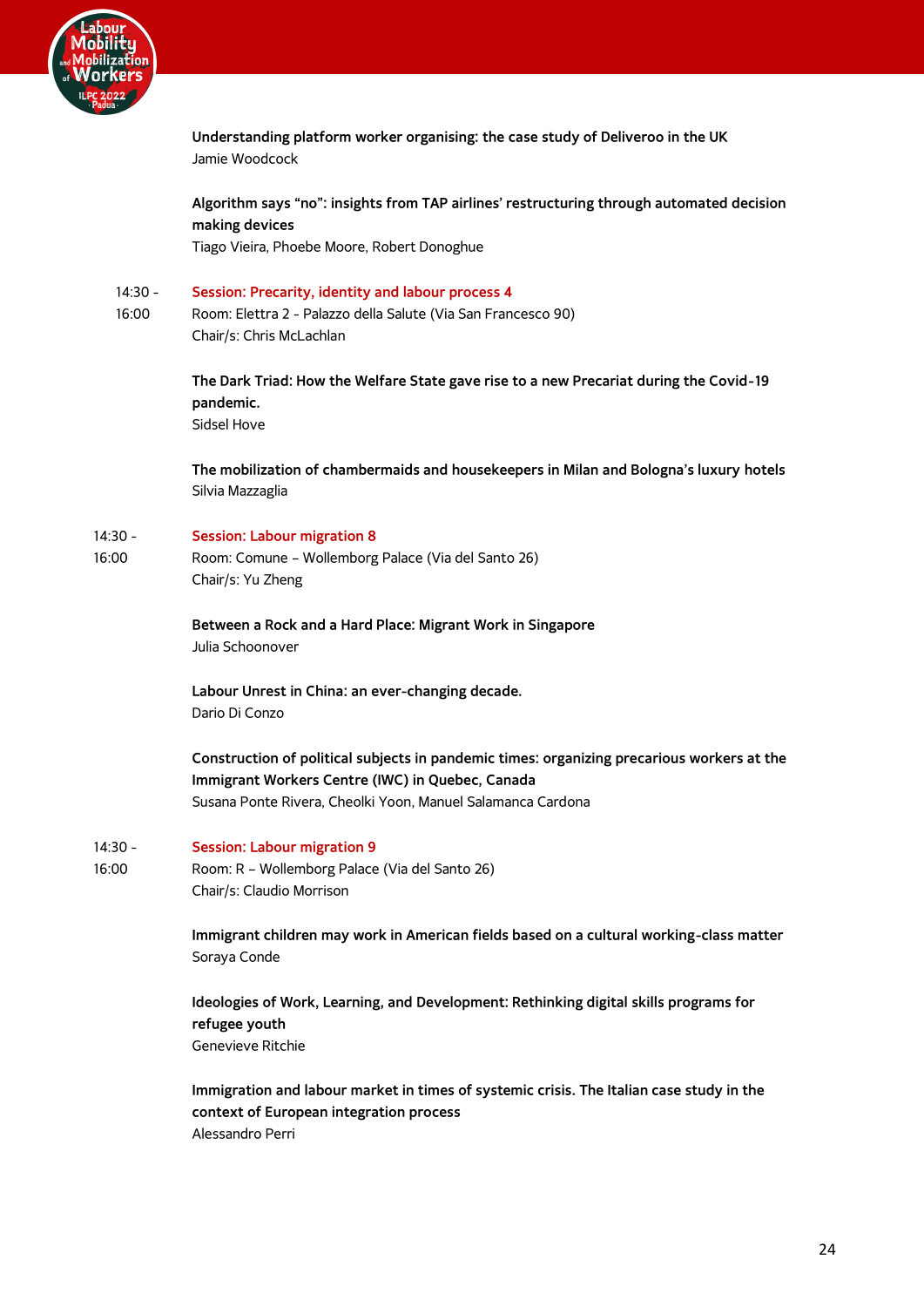

| PC 2022            |                                                                                                                                                                                                        |
|--------------------|--------------------------------------------------------------------------------------------------------------------------------------------------------------------------------------------------------|
| $14:30 -$<br>16:00 | <b>Session: Trade Union Strategies</b><br>Room: A - Wollemborg Palace (Via del Santo 26)                                                                                                               |
|                    | Chair/s: Alan Roe                                                                                                                                                                                      |
|                    | A comparative history of the development of trade union movement in Palestine and                                                                                                                      |
|                    | Lebanon<br>Canan Özcan Eliaçık                                                                                                                                                                         |
|                    | Explaining Variation in Trade Union Responses to Restructuring: Evidence from France<br>Ruth Reaney, Genevieve Coderre-Lapalme                                                                         |
|                    | Bureaucracy and Democracy: The Experience of DİSK (1967-1980)<br>Atakan Çiftçi, Svenja Huck                                                                                                            |
| $14:30 -$          | <b>Session: Mobilization of Workers 4</b>                                                                                                                                                              |
| 16:00              | Room: Argo - Palazzo della Salute (Via San Francesco 90)<br>Chair/s: Olena Fedyuk                                                                                                                      |
|                    | Working conditions and strikes in industrial sector in Russia: independent trade unions and<br>labour conflicts at Ford of Leningrad<br>Davide Bubbico                                                 |
|                    | The expansion of platform logistic retailers to the Global South and workers' resistance:<br>Lessons from Argentina and South Africa<br>Maurizio Atzeni                                                |
|                    | Labour share and class conflict - Why hasn't the labour share fallen in Australian<br>manufacturing? A Kaleckian analysis.                                                                             |
|                    | Richard Gough, Ruth Ballardie, Jamie Doughney                                                                                                                                                          |
| $14:30 -$          | Session: Labour, Technology and Representation                                                                                                                                                         |
| 16:00              | Room: Lab Lim - Palazzo della Salute (Via San Francesco 90)<br>Chair/s: Vincenzo Maccarrone                                                                                                            |
|                    | The impact of the autonomy-control paradox through blockchain technology on site and<br>white-collar workers in construction production: insights from Sweden<br>Dimosthenis Kifokeris, Christian Koch |
|                    | The digitalisation of doctor's decision making process<br>Jörg Kirchhoff                                                                                                                               |
|                    | The Interlinks between Workers' Mobility and Work Effort Struggles: The case of the Korean<br>game industry                                                                                            |
|                    | Jiyoon Park                                                                                                                                                                                            |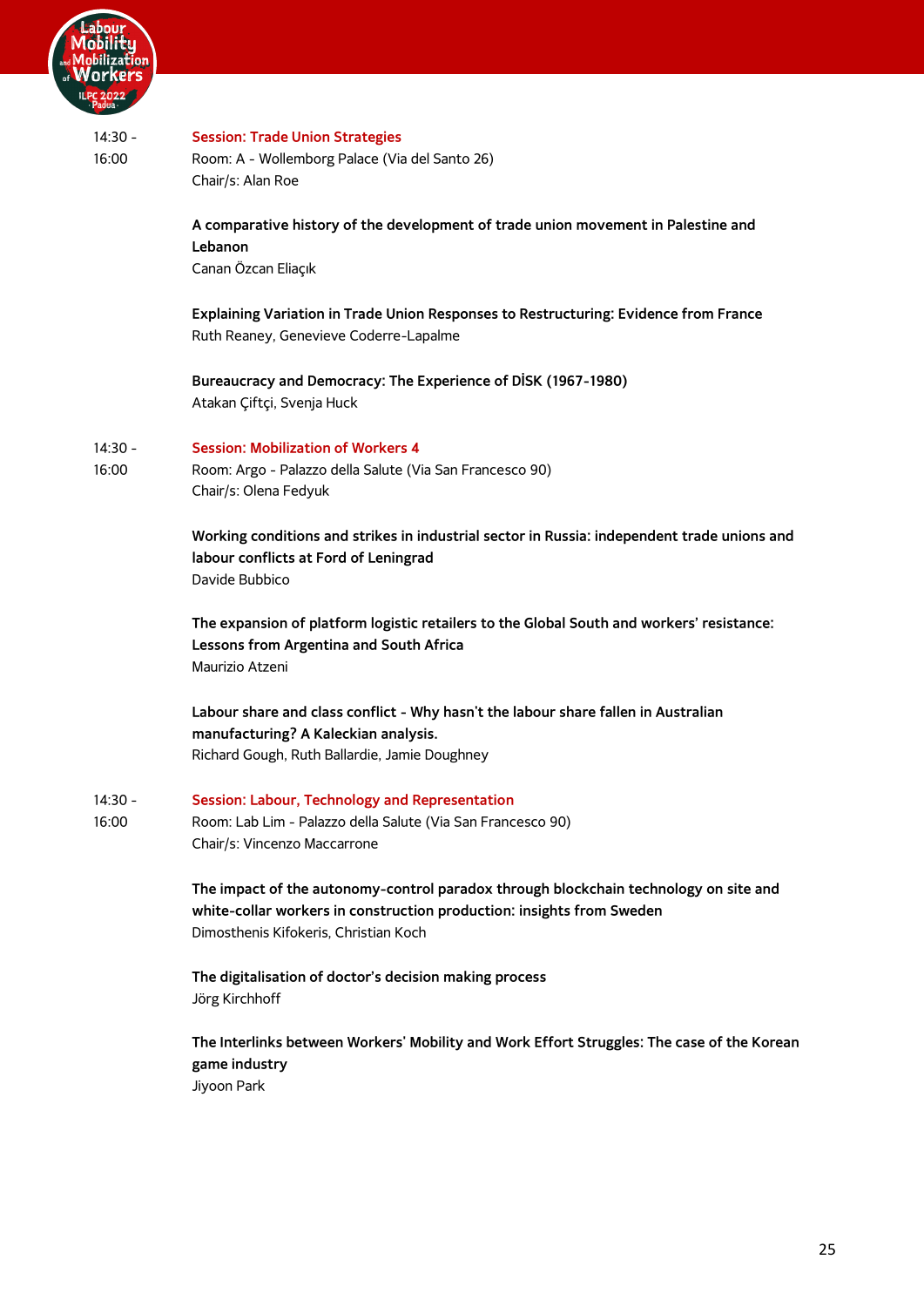

## 14:30 - 16:00 **Session: Self-Employment 1** Room: Giulio Regeni - De Claricini Palace (Via Cesarotti 12) Chair/s: Eleanor Kirk **Emerging forms of collective representation. The case of RedActa** Andrea Bottalico, Annalisa Murgia **Organizing the Officeless: Class Antagonism and Politics of Freelancing in Istanbul** Özlem Ilyas 14:30 - 16:00 **Session: Managerial control and Labour Process 2** Room: Lecture Hall - De Claricini Palace (Via Cesarotti 12) Chair/s: Alessandro Gandini **Re-thinking Surveillance Capitalism: Big Tech, Mass Worker Surveillance, and Securitization** Jake Alimahomed-Wilson, Sabrina Alimahomed-Wilson **Algorithmic Management and Workplace Power Dynamics: Redefining the Frontiers of Visible and Invisible Work** Kai-Hsin Hung, Cassandra Bowkett, Julie Garneau, Christian Lévesque **Processing the Product, Catching the Worker: A case study of technological surveillance in an Indian warehouse** Suraj Telange, Manikantha Nataraj 14:30 - 16:00 **Session: Remote work 2** Room: Seminar 2 - De Claricini Palace (Via Cesarotti 12) Chair/s: Alessandro Delfanti **From Homeworking to Hybrid working: A 'new normal' in terms of autonomy and control?** Karen Bilsland, Donald Hislop **Struggling for Agency while Working from Home. Digital Technology and the Emergence of**

**(New) Practices of Remote Work** Tanja Carstensen

**The illusory nature of autonomy in hybrid working: before, during and after Covid-19** Hugh Cook, Irena Grugulis, James Brooks

**16:00 - Coffee break**

**16:30**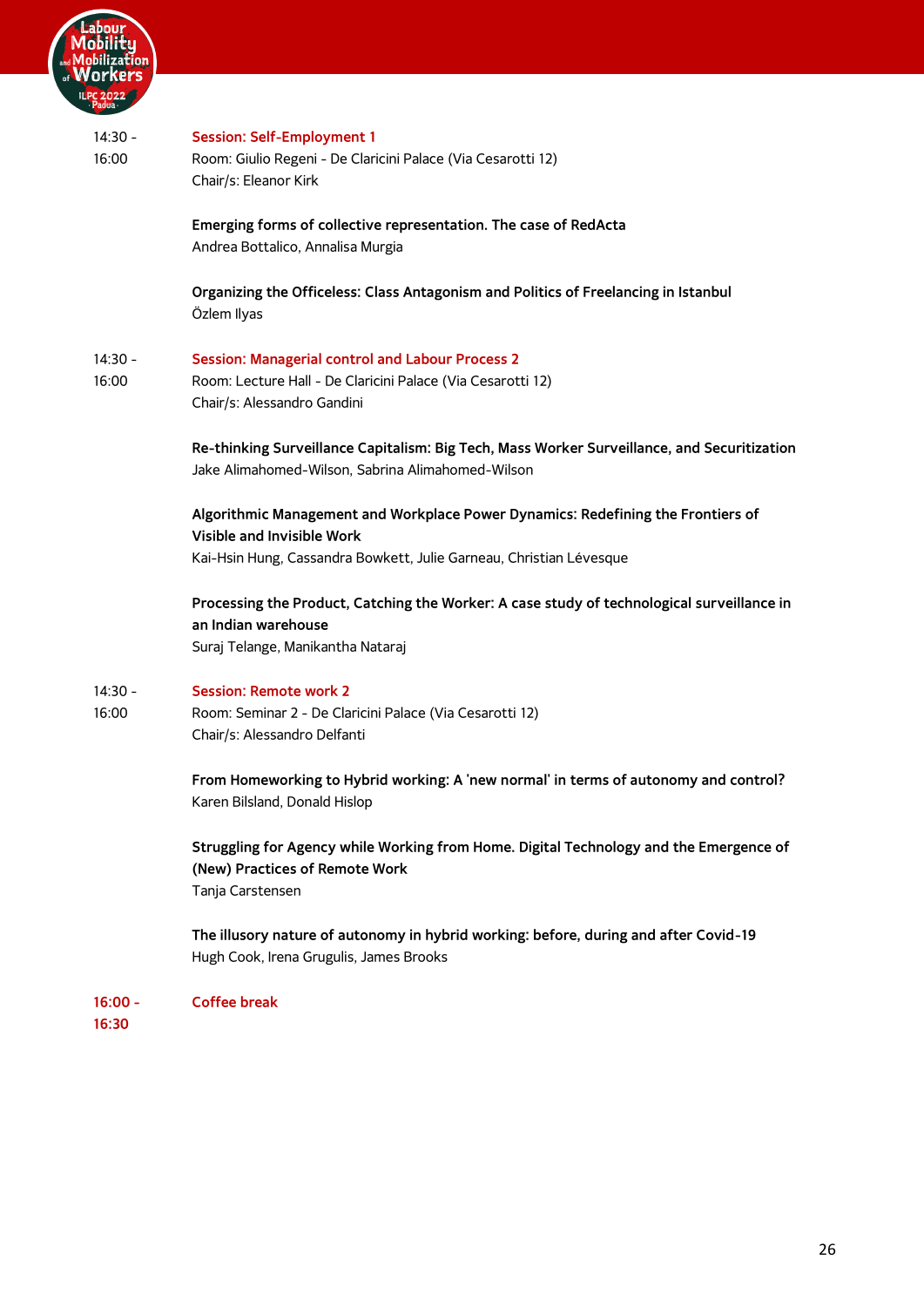

## <span id="page-29-0"></span>**Parallel Sessions Slot 7**

| $16:30 -$<br>18:00 | Session: Special stream 1.7 - Mediating migrant labour: Labour intermediaries, insecure<br>work and social reproduction in the EU and beyond<br>Room: B - Wollemborg Palace (Via del Santo 26)<br>Chair/s: Hannah Schling |
|--------------------|---------------------------------------------------------------------------------------------------------------------------------------------------------------------------------------------------------------------------|
|                    | Who need a middleman? How "feet partners" save polish ride-hailing market for Uber<br>Bartosz Mika, Dominika Polkowska                                                                                                    |
|                    | Masked staffing in the Swedish building sector<br>Rasmus Ahlstrand                                                                                                                                                        |
|                    | How do Polish temp workers in the German logistics industry experience and reflect on<br>work, precarity and marginalisation?<br>Robert Koepp                                                                             |
| $16:30 -$<br>18:00 | Session: Special stream 2.7 - Labour conflict, forms of organization and class<br>Room: Elettra 1 - Palazzo della Salute (Via San Francesco 90)<br>Chair/s: Maurizio Atzeni                                               |
|                    | A Planet on Fire Fell into the Sea: Working-Class Environmentalism and Industrial Decline in<br>Porto Marghera, Venice<br>Lorenzo Feltrin                                                                                 |
|                    | The Covid-19 crisis as a turning point in the decline of working-class power and moving<br>beyond mainstream industrial relations approaches<br>Dario Azzellini, Marcelo Vieta                                            |
|                    | Solidarity and collective action among migrant delivery workers. The case of Latin America<br>Francisca Gutiérrez, Pablo Pérez                                                                                            |
| $16:30 -$<br>18:00 | Session: Special stream 3.6 - The digitalisation of work, the gig economy and migrant labour<br>Room: B1 - Ca' Borin Palace (Via del Santo 22)<br>Chair/s: Francesco Della Puppa                                          |
|                    | The student becomes the gig-worker: An inquiry into an emergent hospitality platform and<br>its student workforce.<br>George Briley                                                                                       |
|                    | Bits and Bytes: Transforming Labour into Information in Long-term Care<br>Tamara Daly                                                                                                                                     |

**Double blind: "Algorithmic invisibilisation through worker voice tools in GVCs"** Sabrina Zajak, Christoph Sorg, Carolina Alves Vestena, Christian Scheper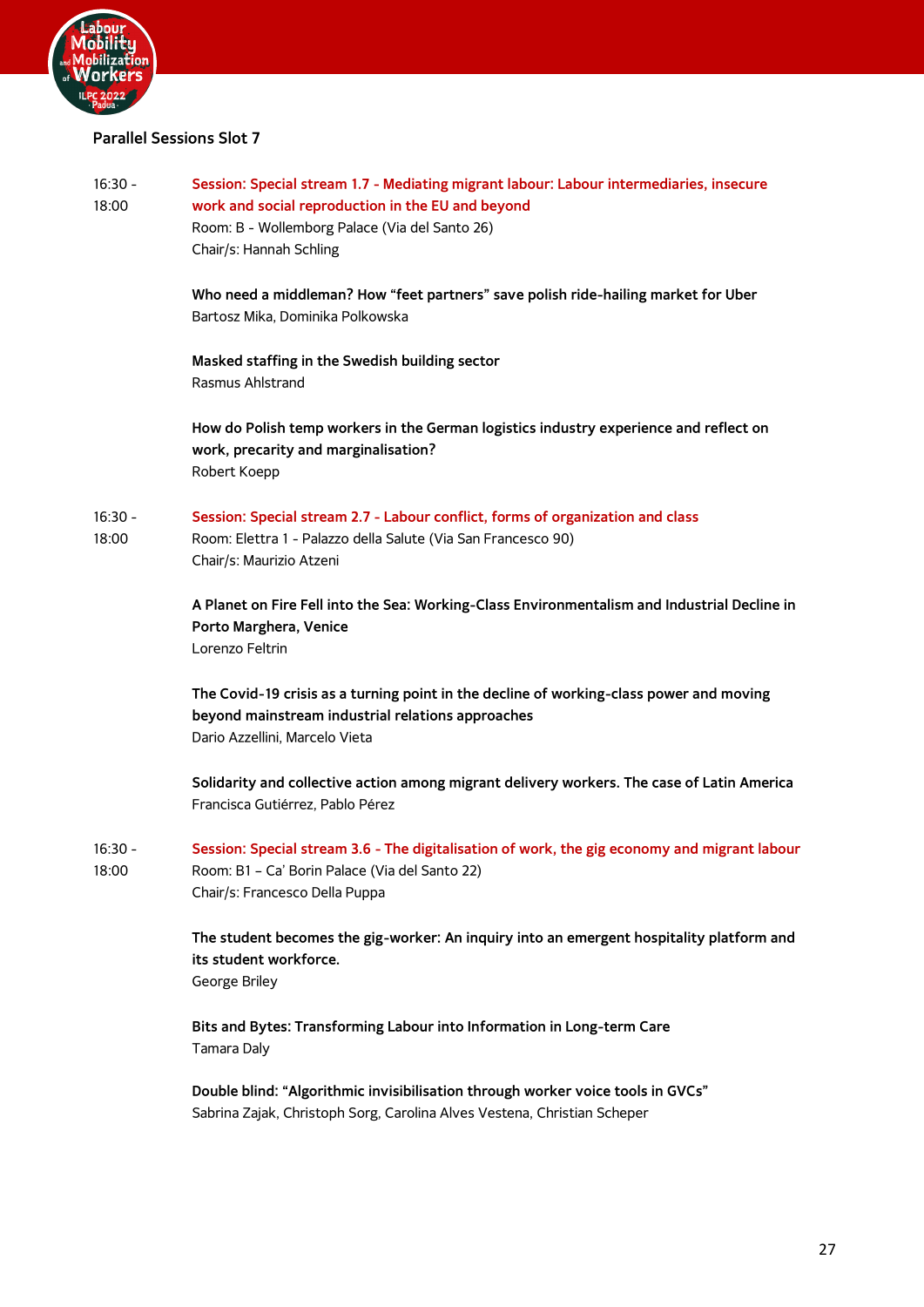

#### 16:30 - 18:00 **Session: Precarity, identity and labour process 5** Room: Elettra 2 - Palazzo della Salute (Via San Francesco 90) Chair/s: Safak Tartanoglu Bennett

**Developing or degrading young workers? How business strategy and labour process shapes job quality across different industrial sectors in England** Edward Yates

**Sticky wickets for elite women cricketers: how do elite talents' mobility liminoid experiences impact upon their identity work?** Gwen Chen, Carole Tansley, Maged Shoukry

**Digitalization of Norwegian retail – towards a more divided workforce?** Kristin Alsos, Kristine Nergaard, Sissel C. Trygstad

#### 16:30 - **Session: Labour migration 10**

18:00 Room: Argo - Palazzo della Salute (Via San Francesco 90) Chair/s: Kristina Zampoukos

> **Labour mobility post-Brexit: a sectoral and multi-scalar approach to changing migration regulation and impact on labour processes and social dialogue** Gabriella Alberti, Chris Forde, Jo Cutter, Zinovijus Ciupijus, Ioulia Bessa, Marketa Dolezalova

**Retrenchment', 'Disruption' and 'Re-organisation': Double Mobility Practices and the Impact of the Covid-19 pandemic on the European Shipbuilding Sector** Ines Wagner, Jan Czarzasty, Jon Erik Dølvik, Karen Jaehrling, Anne Mette Ødegård, Devi Sacchetto, Aurora Trif

**Offshoring and Immigration in a Transnational Firm: A Labor Process Perspective of Software Services** Bhumika Chauhan

#### 16:30 - **Session: State and labour process**

18:00 Room: Comune – Wollemborg Palace (Via del Santo 26) Chair/s: Adrian Smith

> **(Neoliberal) Optimization in the Public Employment Relations of Turkey**  Esra Aras

**Impacts of labor reform, free trade and covid in the automotive industry in Mexico** Willebaldo Gomez Zuppa, Alda Gonzalez Velasco

**Labor reform impact on labor relation on the Brazilian steel industry** Flavia Ribeiro, João Gabriel Tury, Marcela Sales, Marco Tulio Vieira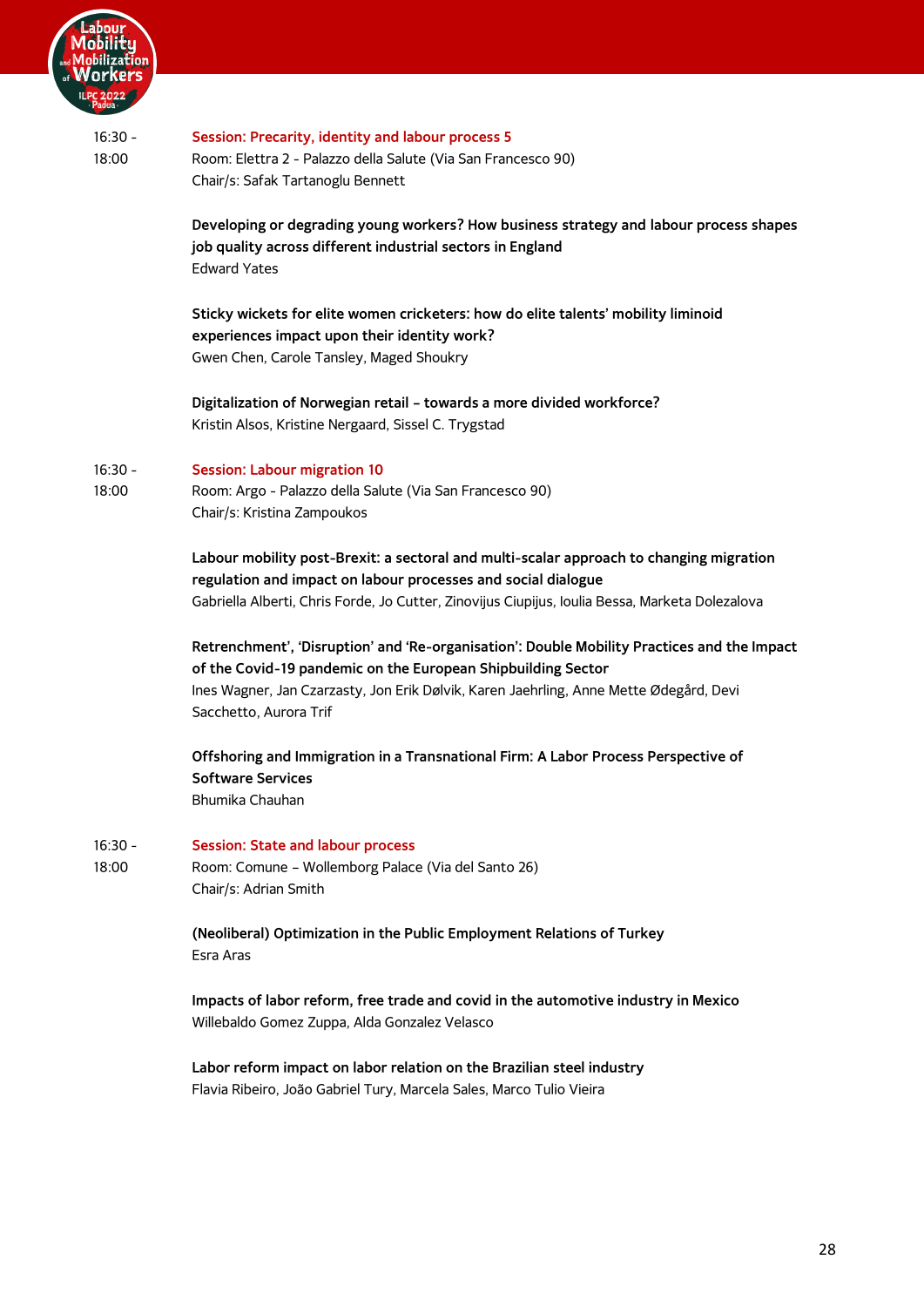

| $16:30 -$<br>18:00 | Session: Precarity, identity and labour process 6<br>Room: B2 - Ca' Borin Palace (Via Del Santo 22)<br>Chair/s: Chris McLachlan                                                 |
|--------------------|---------------------------------------------------------------------------------------------------------------------------------------------------------------------------------|
|                    | Financialisation and the Rise of Atypical Employment<br>Giorgos Gouzoulis, Panagiotis (Takis) Iliopoulos                                                                        |
|                    | Institutional impact on job quality in multinational corporations. The case of LIDL in Italy<br>and Denmark.<br>Beatrice Bianconi                                               |
|                    | From Partner to Bully: The Degradation of Work in China's Walmart Retail Stores<br>Eileen Otis                                                                                  |
| $16:30 -$<br>18:00 | <b>Session: Mobilization of Workers 5</b><br>Room: B3 - Ca' Borin Palace (Via Del Santo 22)<br>Chair/s: Chris Smith                                                             |
|                    | Transnational Labour Activism and Multinational Corporations: the case of Amazon in<br>Germany, Italy and the US<br>Riccardo Emilio Chesta, Casper Gelderblom                   |
|                    | Collective Action and Solidarity in the Platform Economy in India<br>Swati Chintala                                                                                             |
|                    | Warehousing consent? Labour conflicts, worker mobility and union strategies in Italian and<br><b>French warehouses</b><br>Lucas Tranchant, Carlotta Benvegnù                    |
| 16:30 -<br>18:00   | <b>Session: Labour and Technology 3</b><br>Room: Lecture Hall - De Claricini Palace (Via Cesarotti 12)<br>Chair/s: Donna Kesselman                                              |
|                    | 'Removing it from the draw' - worker resistance and engagement with new technology in<br>social care<br>Ian Cunningham, Alina Baluch, Philip James, Donna Baines, Kendra Briken |
|                    | Not so Routine after All: Creative Work Routines, Off-Standards and Tacit Knowledge in the<br><b>Smart Factory</b><br>Chiara Benassi, Lisa Dorigatti                            |
|                    | Data Work in Facial Recognition Production: A Topography of Invisibility<br>Assia Wirth                                                                                         |
|                    |                                                                                                                                                                                 |
|                    |                                                                                                                                                                                 |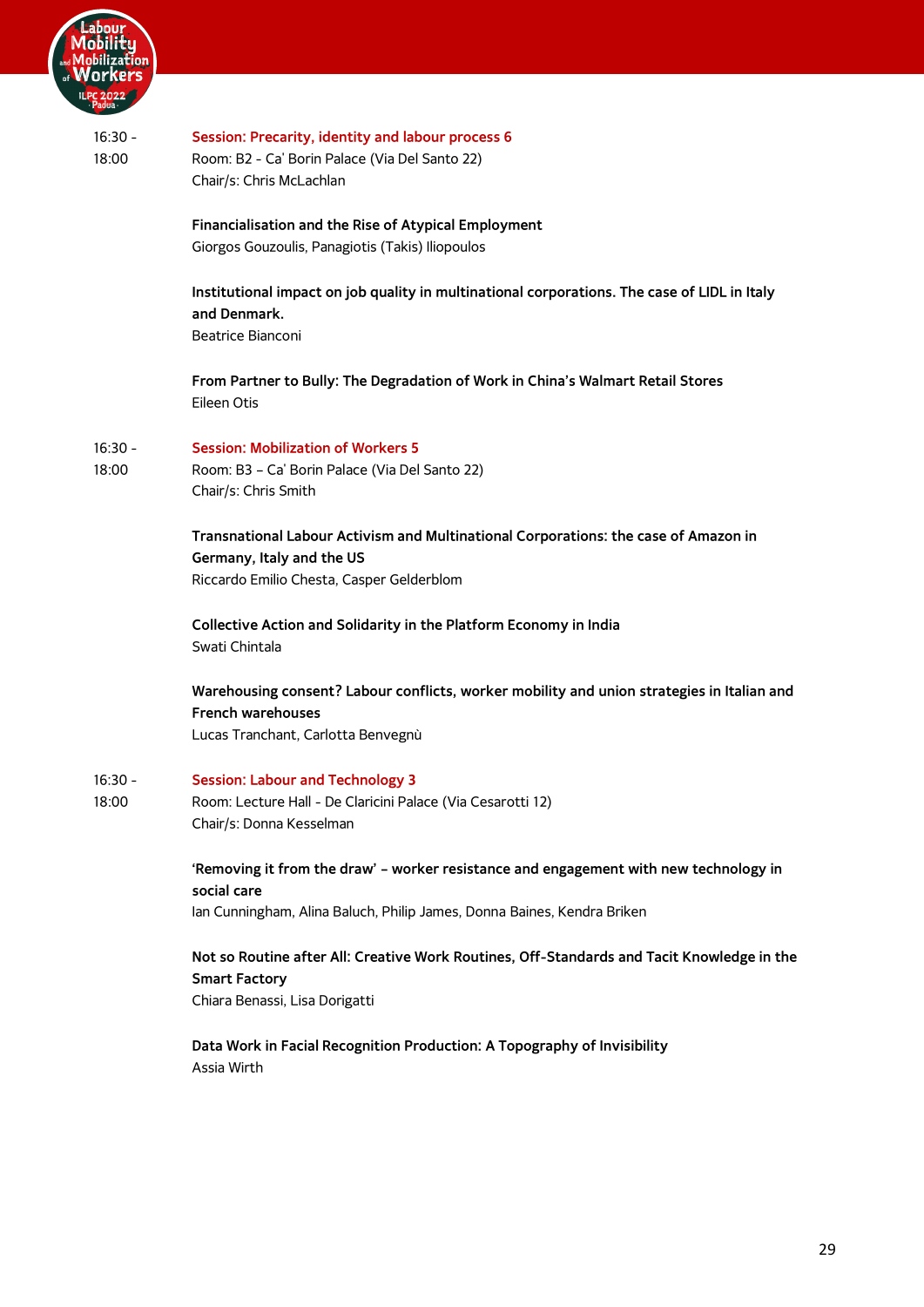

## 16:30 - 18:00 **Session: Self-Employment 2** Room: Giulio Regeni - De Claricini Palace (Via Cesarotti 12) Chair/s: Charles Umney **When work stops, but workers mobilise. The case of Syndicat National des Artistes Plasticiens during the pandemic** Mathilde Mondon-Navazo, Annalisa Murgia, Paolo Borghi, Valeria Piro, Petr Mezihorak, Rossella Bozzon, Pierluigi Di Gennaro **Financial resilience of self-employed workers during the corona crisis: the role of networks** Rowena Blokker, Wieteke Conen, Paul de Beer **Understanding the Dilemma of Alienation and Emancipation: An Ethnographic Study on Freelancers in the Media and Culture Industries in Turkey** Gamze Yücesan-Özdemir, Çağrı Kaderoğlu Bulut

#### 16:30 - **Session: Remote work 3**

18:00 Room: Seminar 2 - De Claricini Palace (Via Cesarotti 12) Chair/s: Vincenzo Maccarrone

> **Workations - A New Destination of Mobile Work?** Mona Bassyiouny, Maximiliane Wilkesmann

**Autonomy and control in mass remote working during the Covid-19 pandemic. Evidence from a crossprofessional and cross-national analysis** Francesco Sabato Massimo, Angelo Moro, Marta Fana

**Robotic displacement: virtual migration and digital automation** Alessandro Delfanti

16:30 - 18:00 **Session: Global Value Chain 2** Room: R – Wollemborg Palace (Via del Santo 26)

Chair/s: Stefanie Hürtgen

**"Build back better. Blah blah blah": Covid-19, disaster capitalism and "Decent Work" in Cambodia's garment industry** Sabina Lawreniuk, Katherine Brickell

**Challenges for Employees and Interest Representation in Reaction to COVID-19 Responses in the German Automotive and IT Sector** Christina Teipen, Helena Gräf, Fabian Mehl

**Gendering global production network analyses: variation in employment systems and masculine domination within the Bangladeshi ready-made garment industry** Bentul Mawa, Steve Vincent, Kate Hardy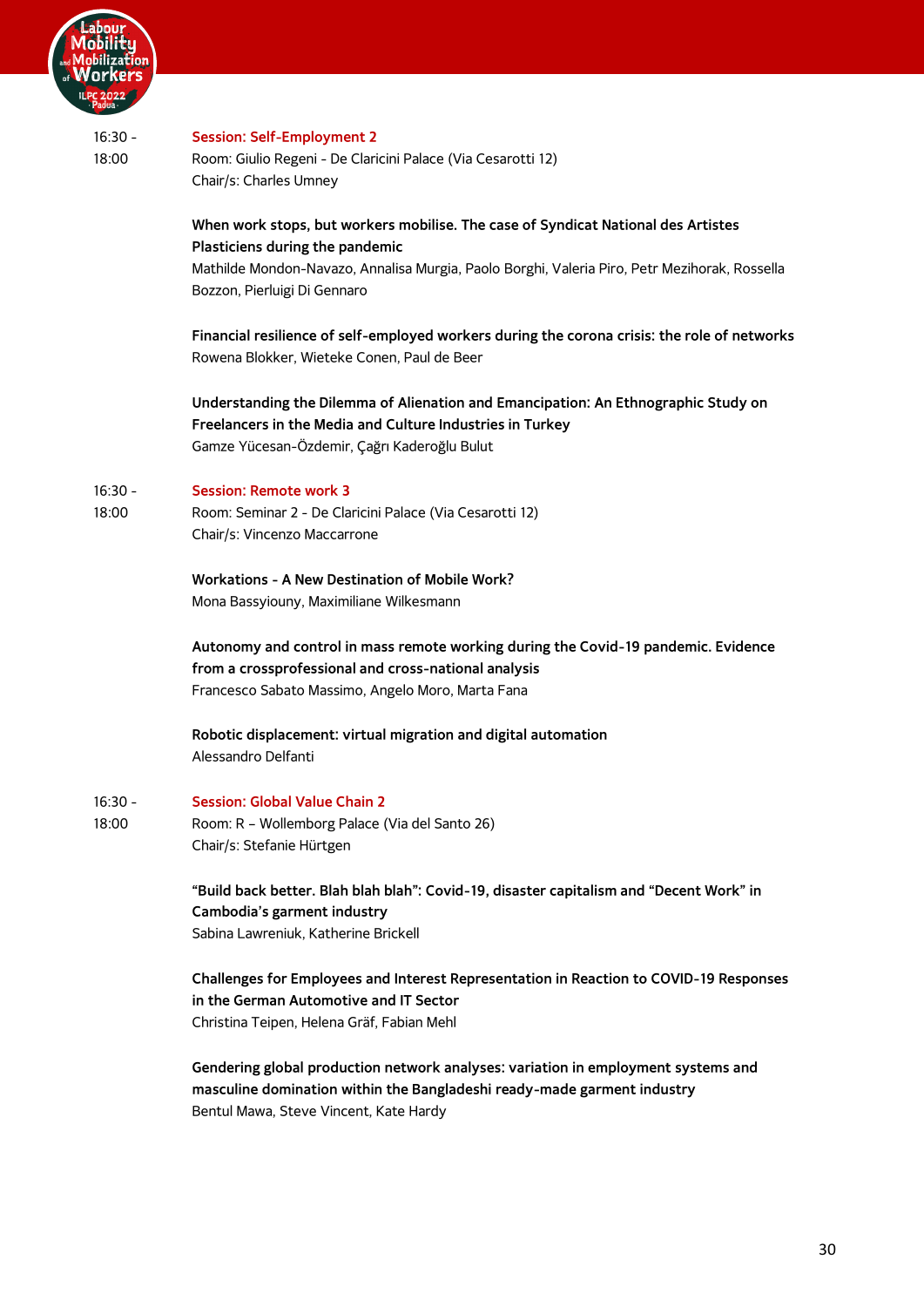

### <span id="page-33-1"></span><span id="page-33-0"></span>Saturday, 23 April

### <span id="page-33-2"></span>**Parallel Sessions Slot 8**

| $09:00 -$<br>10:30 | Session: Special stream 3.7- The digitalisation of work, the gig economy and migrant labour<br>Room: B1 - Ca' Borin Palace (Via del Santo 22)<br>Chair/s: Francesco Della Puppa |
|--------------------|---------------------------------------------------------------------------------------------------------------------------------------------------------------------------------|
|                    | First automate, then delocalize: work process and Industry 4.0 in GKN Driveline<br>Francesca Gabbriellini                                                                       |
|                    | What is a modernised mine? Fourth Industrial Revolution and the labour process in South<br>Africa<br>Mattia Dessì                                                               |
|                    | Organising the Unorganised: India's experiment with unionising the Gig Workers.<br>Dipsita Dhar                                                                                 |
| $09:00 -$<br>10:30 | Session: Learning knowledge and skills 3<br>Room: Valeria Solesin - De Claricini Palace (Via Cesarotti 12)<br>Chair/s: Lorenzo Cini                                             |
|                    | Valuing Entrepreneurs. The Destruction, Creation and Devaluation of Human Capital in<br>Poland<br>Elisabetta Magnani, Gavin Rae                                                 |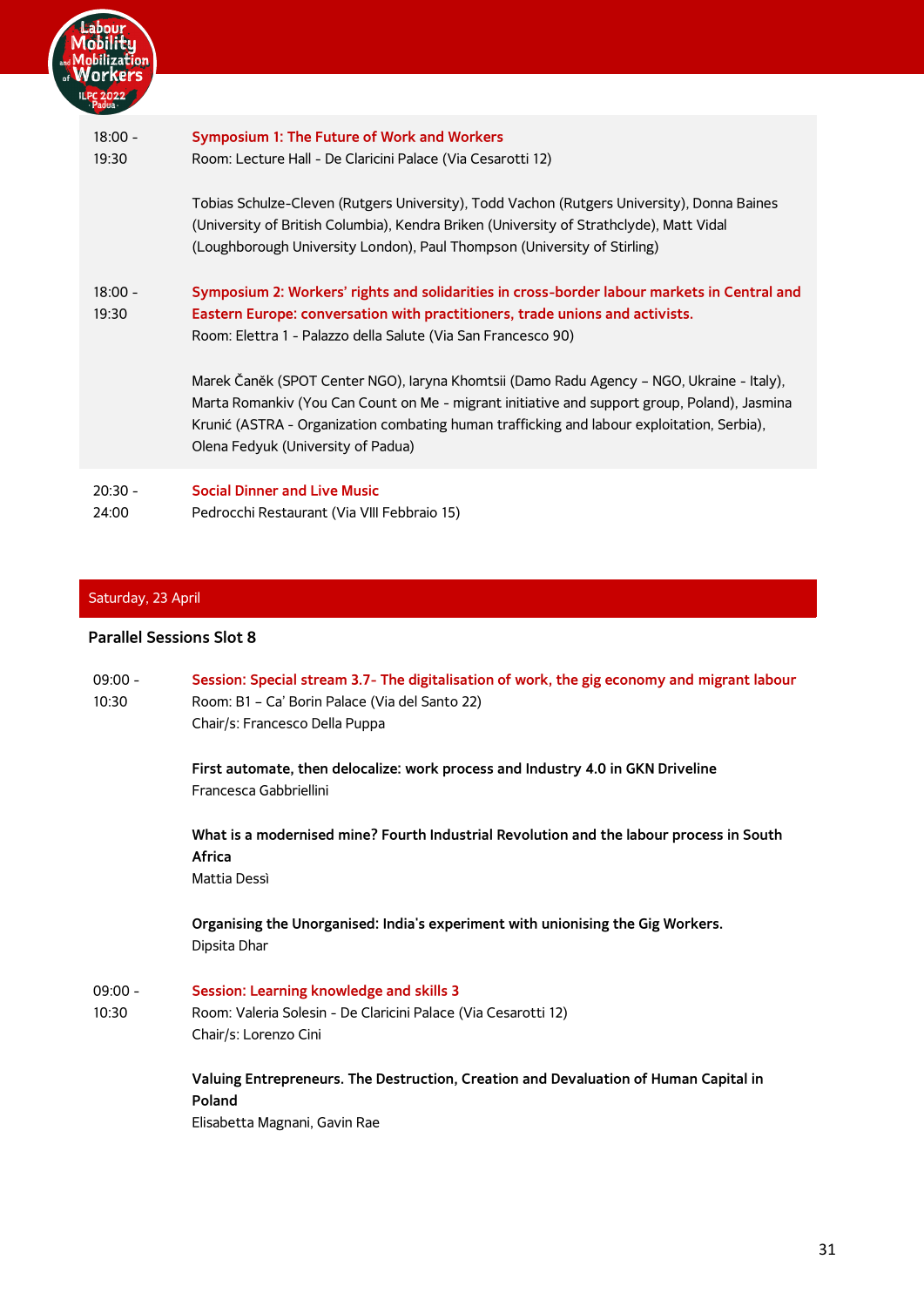

09:00 - 10:30

09:00 - 10:30

09:00 - 10:30

| care |                                                                                              |
|------|----------------------------------------------------------------------------------------------|
|      | Agnete Meldgaard Hansen, Sidsel Lond Grosen, Annette Kamp                                    |
|      | <b>Introducing the Digital Miner</b>                                                         |
|      | Jan Johansson, Lena Abrahamsson                                                              |
|      |                                                                                              |
|      | <b>Session: Working Poor</b>                                                                 |
|      | Room: B2 - Ca' Borin Palace (Via del Santo 22)                                               |
|      | Chair/s: Olena Fedyuk                                                                        |
|      | 'It was doing my head in': Low-paid multiple employment and zero hours work                  |
|      | Jo McBride, Andrew Smith                                                                     |
|      |                                                                                              |
|      | Unpaid Labour in the Platform Economy: A Typology of Wage Theft in the Digital Age           |
|      | Matthew Cole                                                                                 |
|      | Employer awareness of working poverty: a qualitative case study                              |
|      | Victoria Walker, Ian Cunningham                                                              |
|      |                                                                                              |
|      | <b>Session: Mobilization of Workers 6</b>                                                    |
|      | Room: Elettra 1 - Palazzo della Salute (Via San Francesco 90)                                |
|      | Chair/s: Riccardo Emilio Chesta                                                              |
|      | Care Work, Crisis and Successful Resistance Strategies: A Situationally Sensitive Framework  |
|      | Analysis                                                                                     |
|      | Donna Baines                                                                                 |
|      |                                                                                              |
|      | The contradictory relationship with neoliberalism in Scotland: Evidence from front-line care |
|      | workers and classroom assistants                                                             |
|      | Doug Young, Derek Thomson                                                                    |
|      | <b>Collectives before Unions: Lessons from Mobilizations of Platform Workers in Berlin</b>   |
|      | Joanna Bronowicka                                                                            |
|      |                                                                                              |
|      | Session: Precarity, identity and labour process 7                                            |
|      | Room: Elettra 2 - Palazzo della Salute (Via San Francesco 90)                                |
|      | Chair/s: Angelo Moro                                                                         |
|      | The Inequality of Voice: The Impact of the Supervisor on the Voice of Precarious Workers     |
|      | Arjuna Snoep, Agnes Akkerman, Katerina Manevska                                              |
|      |                                                                                              |
|      | Employer perspectives on the value of paid and unpaid internships                            |
|      | Nidhi Sharma                                                                                 |
|      |                                                                                              |
|      | Double Framings: Accounting for Insecure Work, from Platform to Classroom                    |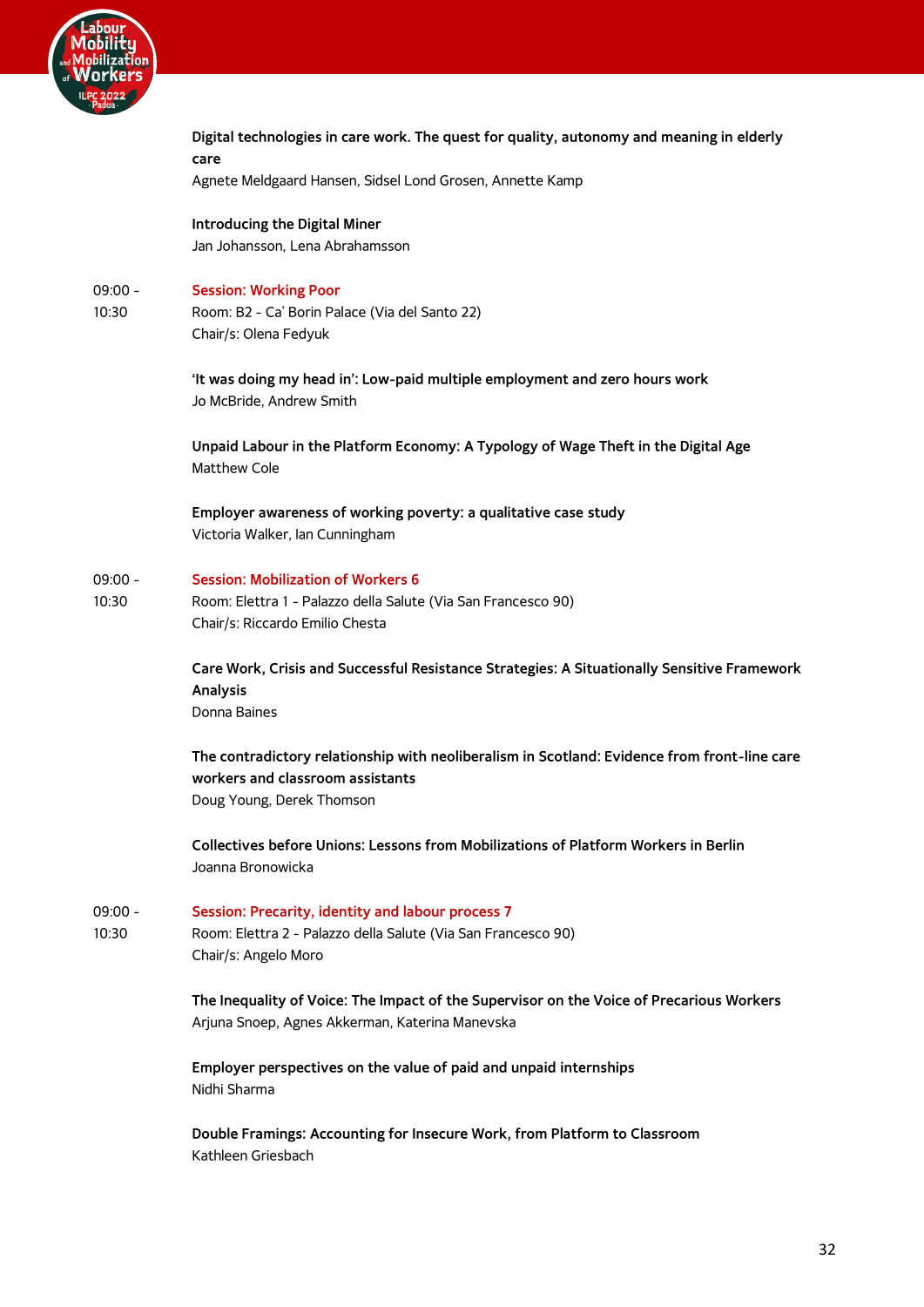

| PC 2022<br>Padua   |                                                                                                                                  |
|--------------------|----------------------------------------------------------------------------------------------------------------------------------|
| $09:00 -$<br>10:30 | <b>Session: Labour migration 11</b><br>Room: Argo - Palazzo della Salute (Via San Francesco 90)<br>Chair/s: Stephen Bouquin      |
|                    | Transnationalism and labour precarity among migrant workers. Different relations in<br>different Italies<br>Andrea Calabretta    |
|                    | Conceptualizing the reasons for migration: The role of infrastructure and intermediaries in<br>out-migration<br>Sudipta Sarkar   |
|                    | Linking patterns of migration with labour market integration: Analysis of intra-European<br>movers<br>Justyna Salamonska         |
| $09:00 -$<br>10:30 | <b>Session: Self-Employment 3</b><br>Room: Lab Lim - Palazzo della Salute (Via San Francesco 90)<br>Chair/s: Sarkar Santanu      |
|                    | The Pandemic Space of Italian University Students. What Job Prospects?<br>Stefania Ferraro                                       |
|                    | Post-Fordist work organisation and the multitasking 'game': The case of freelance<br>animators in Japan<br>Shintaro Matsunaga    |
|                    | The everyday ideological work of self-employment<br>Rachel Cohen                                                                 |
| $09:00 -$<br>10:30 | <b>Session: Collective bargaining</b><br>Room: B3 - Ca' Borin Palace (Via Del Santo 22)<br>Chair/s: Felix Gnisa                  |
|                    | Worker freedom: Union collective action and social movement unionism in Aotearoa New<br>Zealand<br>Jane Parker, Ozan Alakavuklar |
|                    | The collective regulation of remote-working: a sectoral analysis<br>Lisa Dorigatti, Matteo Rinaldini                             |
|                    | Similar, but different - coordinating wage bargining within the Nordic models<br>Kristin Alsos, Kristine Nergaard                |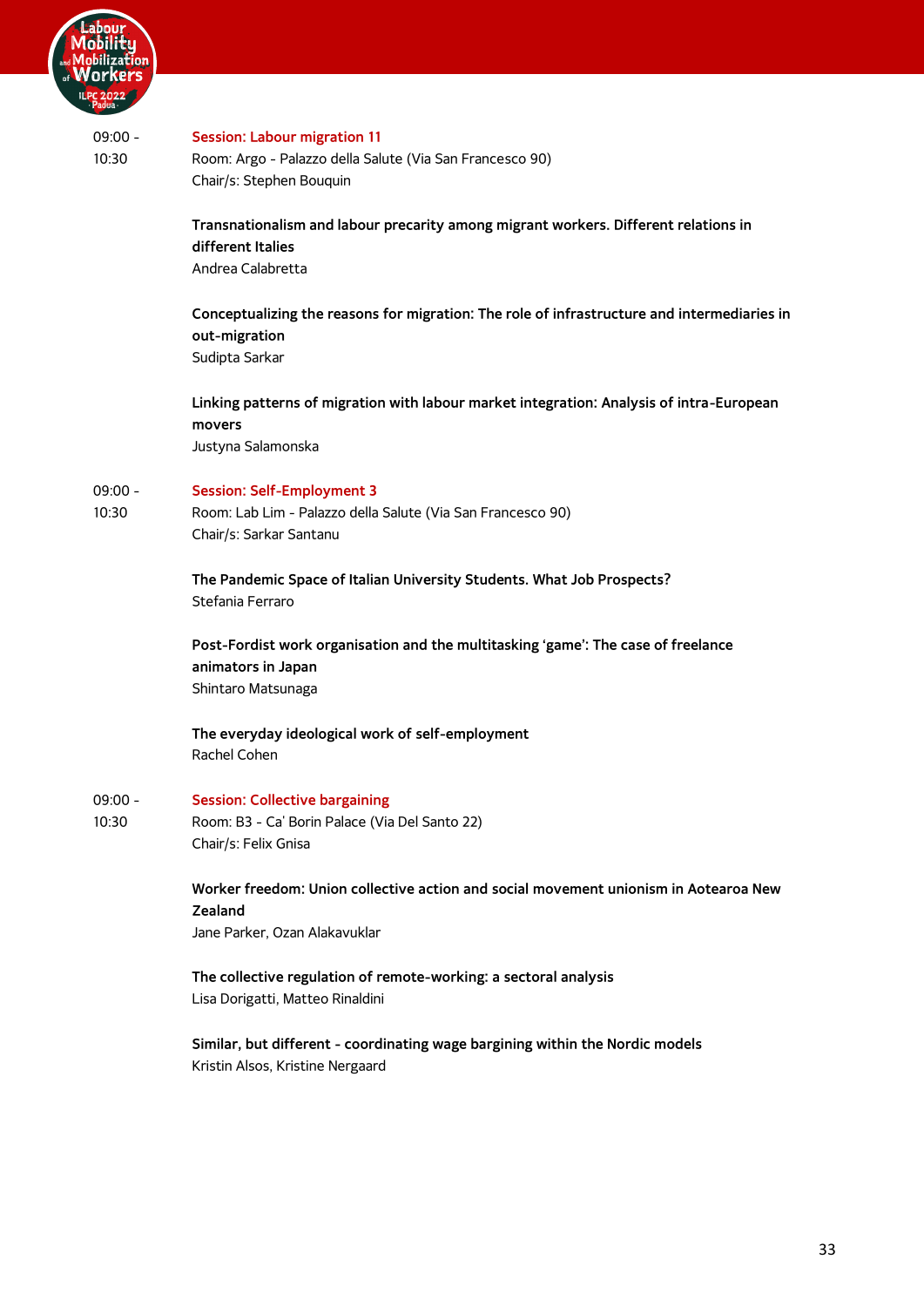

#### 09:00 - 10:30 **Session: Mobilization of Workers 7** Room: R - Wollemborg Palace (Via del Santo 26) Chair/s: Vera Trappman

**Shapers of technological change? Trade union strategies and influence in the grocery retail sector in Norway and the UK** Secki P. Jose, Caroline Lloyd, Jonathan Payne

**Hand Tally Counters vs. Algorithms: How Delivery Workers Fight Information Asymmetry** SuMin Park

**Struggle for recognition, a lever to establish industrial relations from below. Reinterpreting riders' mobilisation in food delivery sector in Italy** Nicola Quondamatteo, Marco Marrone

#### 09:00 - **Session: Conflict and its constrains**

10:30 Room: B - Wollemborg Palace (Via del Santo 26) Chair/s: Carlotta Benvegnù

> **The impossible conflict of French auto workers** Juan Sebastian Carbonell

**Warehouse: Household and Community. Labour control and resistance in the factories of circulation**  Joe Morris

**Shift Work, Labour Control and Resistance in Indian Coalfields: Reflections on Labour Process in Production of Space** Suravee Nayak

#### 09:00 - **Session: Value and Labour Process Theory 3**

10:30 Room: N - Wollemborg Palace (Via del Santo 26) Chair/s: Harry Pitts

> **A theory of organizational political economy: Organization theory within a historical materialist foundation** Matt Vidal

**Where is work within comparative political economy? Bridging the gap between growth models and the labour process** Vincenzo Maccarrone, Arianna Tassinari

**Harry Braverman, labor process theory and HRM: Taking Stock and Looking Forward** Afshin Omidi, Cinzia Dal Zotto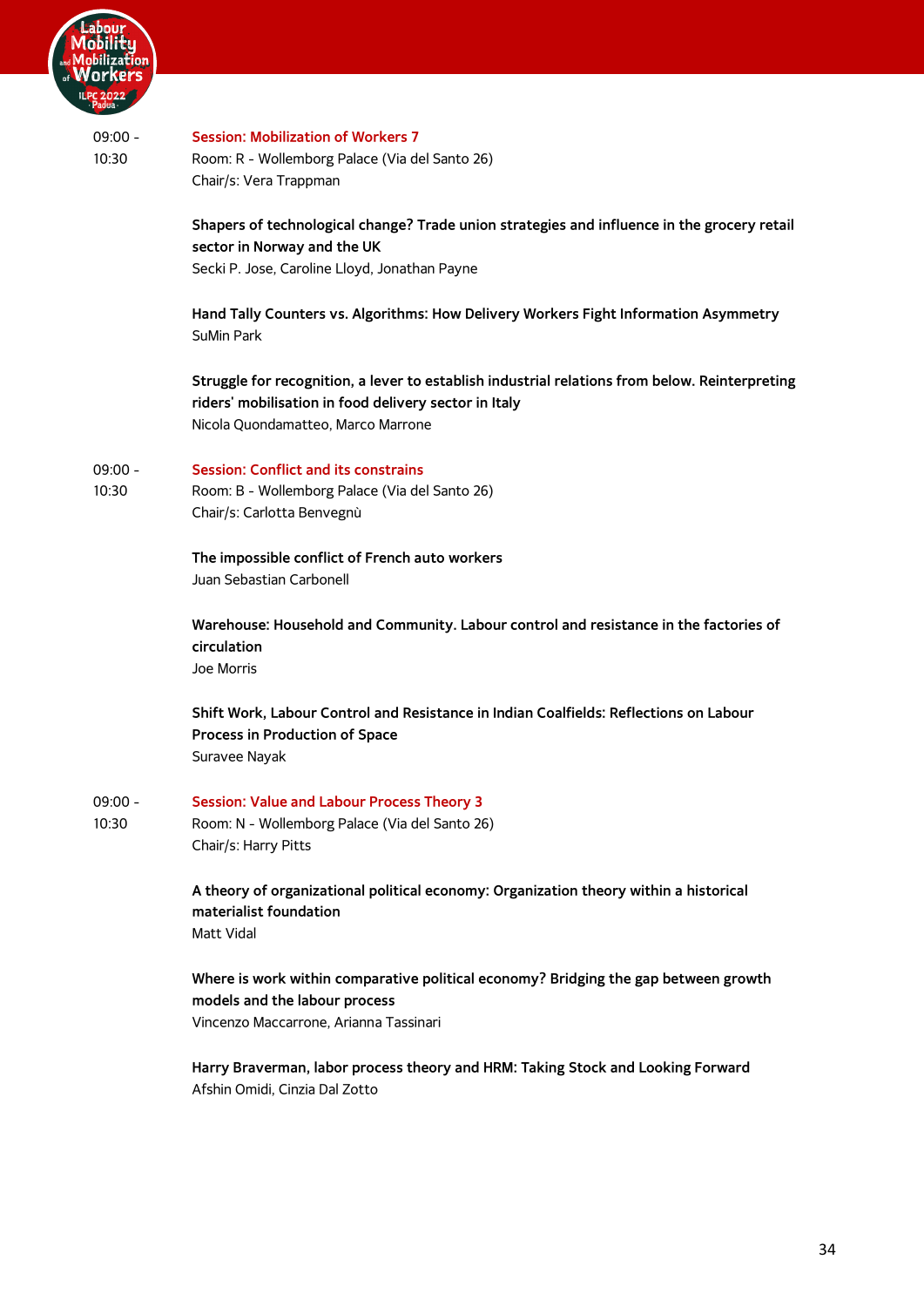

<span id="page-37-0"></span>

| $09:00 -$<br>10:30 | <b>Session: Managerial control and Labour Process 3</b><br>Room: Lecture Hall - De Claricini Palace (Via Cesarotti 12)<br>Chair/s: Stefanie Hürtgen<br>Warming up to work, Warming up to Corporate Capital: The techniques of psychosocial<br>control on Indian E-commerce warehouse shop floor<br>Suraj Telange |
|--------------------|------------------------------------------------------------------------------------------------------------------------------------------------------------------------------------------------------------------------------------------------------------------------------------------------------------------|
|                    | Abusive Supervision and Service Performance: The Mediating Role of Prosocial Impact<br>Ahmed Mohammed Sayed Mostafa, Suhaer Yunus, Au Wee Chan                                                                                                                                                                   |
|                    | Hierarchy in Project-based Organizations: a Critical Approach<br>Sara Gonçalves                                                                                                                                                                                                                                  |
| $10:30 -$<br>11:15 | Coffee break - Palazzo della Salute (Via San Francesco 90)                                                                                                                                                                                                                                                       |
| $11:15 -$<br>13:15 | <b>Closing Plenary Session</b><br>Room: Lecture Hall - De Claricini Palace (Via Cesarotti 12)<br>Invited speakers:                                                                                                                                                                                               |
|                    | Guglielmo Meardi, (Scuola Normale Superiore, Florence), Segregating Workers on Ethnic Lines:<br>Who does it and why it is a problem                                                                                                                                                                              |
|                    | Rutvica Andrijasevic (University of Bristol), 'Just-in-time' Labour: A Temporal Approach to the<br><b>Transnational Labour Process</b>                                                                                                                                                                           |
|                    | Chair: Francesca Alice Vianello (University of Padua)                                                                                                                                                                                                                                                            |